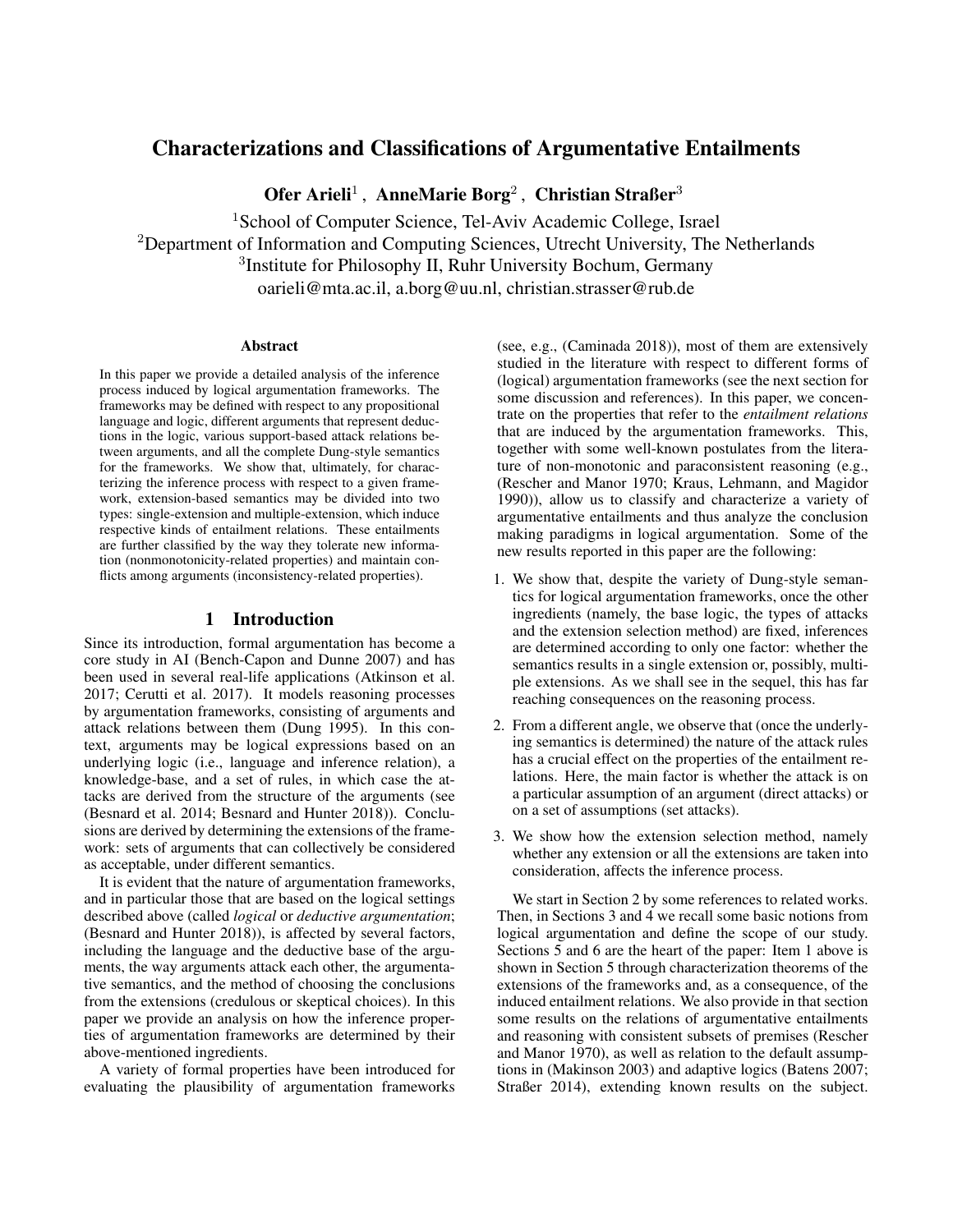Items 2 and 3 are shown through some classification results, in Section [6,](#page-6-0) that relate argumentative entailments and general patterns for nonmonotonic reasoning (e.g., those in [\(Kraus, Lehmann, and Magidor 1990\)](#page-10-2) and in [\(Makin](#page-10-5)[son 1994\)](#page-10-5)), and study inconsistency maintenance [\(da Costa](#page-10-6) [1974;](#page-10-6) [Caminada, Carnielli, and Dunne 2011\)](#page-9-7). Finally, in Section [7](#page-8-0) we discuss our results and conclude.

### 2 Literature Review

<span id="page-1-0"></span>In the context of formal argumentation, postulate-based investigations of argumentation frameworks play a primary role, allowing not only to indicate how the ingredients of the frameworks affect their properties, but also to compare related approaches to argumentation-based reasoning. For instance, studies on the properties of attack relations in logical argumentation appear in [\(Amgoud and Besnard 2010;](#page-9-8) [Gorogiannis and Hunter 2011;](#page-10-7) [Vesic 2013;](#page-10-8) [Arieli, Borg, and](#page-9-9) [Straßer 2020\)](#page-9-9). Unlike our case, the discussions in these papers (except the last one) are concentrated on classical logic as the base logic of the frameworks, where the supports of the arguments are assumed to be classically consistent and the minimal ones that entail the argument's conclusion (see also Note [1](#page-2-0) below). Several properties of extensions of logical argumentation frameworks are studied in, e.g., [\(Caminada and Amgoud 2007;](#page-9-10) [Amgoud and Besnard 2010;](#page-9-8) [Gorogiannis and Hunter 2011;](#page-10-7) [Amgoud 2014;](#page-9-11) [Arieli, Borg,](#page-9-9) [and Straßer 2020\)](#page-9-9), again (except the last one) with respect to restricted supports of arguments.

This work provides a broad postulate-based overview, including generalizations of existing results as well as new results on the *inferential* capabilities of argumentative entailments. The interplay between logical principles concerning argumentation, on the one hand, and inference principles as studied in proof theory, on the other hand, is also studied in (Corsi and Fermüller 2017). In that paper a series of logical principles of attack relations in argumentation frameworks is stated, and their collection leads to a characterization of classical logical consequence relations that only involves argumentation frameworks. We refer to (Corsi and Fermüller [2017\)](#page-9-12) and (Corsi and Fermüller 2019) for further details.

Studies of inferential behavior of logical argumentation, and in particular its relation to nonmonotonic reasoning, can also be found in [\(Arieli and Straßer 2019,](#page-9-14) Section 5), in the context of dynamic proof systems. Similar studies for ABA and ASPIC systems appear, respectively, in [\(Cyras and](#page-9-15) [Toni 2015;](#page-9-15) [Heyninck and Arieli 2020;](#page-10-9) [Heyninck and Straßer](#page-10-10) [2021\)](#page-10-10) and in [\(Li, Oren, and Parsons 2018\)](#page-10-11).

An important aspect of argumentative inferences, also considered and generalized in this paper, is their relation to reasoning with maximally consistent subsets [\(Rescher and](#page-10-1) [Manor 1970\)](#page-10-1). Postulates on this kind of reasoning have a primary role in several works and may be traced back to Cayrol [\(1995\)](#page-9-16). For detailed discussions and surveys on this subject we refer to [\(Arieli, Borg, and Straßer 2018;](#page-9-17) [Arieli, Borg, and Heyninck 2019\)](#page-9-18). Rationality postulates for other forms of structured argumentation, such as ASPIC<sup>+</sup> and ABA systems, can be found, e.g., in [\(Modgil and](#page-10-12) [Prakken 2013;](#page-10-12) [Modgil and Prakken 2018\)](#page-10-13) (for ASPIC<sup>+</sup>

systems) and (Čyras and Toni 2016; [Heyninck and Straßer](#page-10-10) [2021\)](#page-10-10) (for ABA systems).

Our study involves some ideas and notions from proof theory.<sup>[1](#page-1-2)</sup> The main contribution of this work in relation to related works such as the ones mentioned above is that it provides a comprehensive presentation of the semantic as well as the inferential properties of logical argumentation frameworks, where only minimal (proof-theoretic) requirements are made on the base logic and very little is assumed on the form of the arguments. This allows to capture a wide range of core logics and to base arguments only on deducibility in the core logic. In our study, we avoid the use of further conditions (such as conflict dependence and conflict sensitivity that are considered in [\(Amgoud and Besnard 2010\)](#page-9-8) and [\(Vesic 2013\)](#page-10-8)) that are computationally demanding, and so are rather difficult to verify.

#### <span id="page-1-1"></span>3 Logical Argumentation Frameworks

In the sequel, we denote by  $\mathcal L$  an arbitrary propositional language. Sets of formulas are denoted by  $S, \mathcal{T}$ , finite sets of formulas are denoted by  $\Gamma$ ,  $\Delta$ , formulas are denoted by  $\phi$ ,  $\psi$ , and atomic formulas are denoted by  $p, q, r$ , all of which can be primed or indexed. The set of atomic formulas of  $\mathcal L$  (respectively, the atomic formulas appearing in the formulas of S) is denoted Atoms( $\mathcal{L}$ ) (respectively, Atoms( $\mathcal{S}$ )). The set of the (well-formed) formulas of  $\mathcal L$  is denoted WFF( $\mathcal L$ ), the power set of WFF( $\mathcal{L}$ ) is denoted  $\wp(WFF(\mathcal{L}))$ .

<span id="page-1-3"></span>**Definition 1 (logic).** A *logic*  $L = \langle L, \vdash \rangle$  consists of a language  $\mathcal L$  and a consequence relation  $\vdash$  on  $\wp(WFF(\mathcal L)) \times$ WFF(*L*), satisfying: *reflexivity* ( $S \vdash \phi$  if  $\phi \in S$ ), *monotonicity* (if  $S' \vdash \phi$  and  $S' \subseteq S$ , then  $S \vdash \phi$ ), and *transitivity* (if  $S \vdash \phi$  and  $S', \phi \vdash \psi$  then  $S, S' \vdash \psi$ ).

A logic L is assumed to be *non-trivial* (that is,  $S \nvdash \phi$  for some  $S \neq \emptyset$  and  $\phi$ ), *structural* (if  $S \vdash \phi$  then  $\{\theta(\psi) \mid \psi \in \mathcal{S}\}$  $S \vdash \theta(\phi)$  for every substitution  $\theta$ ), and *compact* (if  $S \vdash \phi$ then  $\Gamma \vdash \phi$  for some finite  $\Gamma \subset \mathcal{S}$ ).

We shall assume that  $\mathcal L$  contains at least a  $\vdash$ -negation operator  $\neg$ , satisfying  $p \nvdash \neg p$  and  $\neg p \nvdash p$  (for atomic p), and a  $\vdash$ -conjunction operator  $\land$ , for which  $S \vdash \psi \land \phi$  iff  $S \vdash \psi$ and  $S \vdash \phi$ . Also, we denote by  $\bigwedge \Gamma$  the conjunction of all the formulas in (the finite set)  $\Gamma$ .

Let  $L = \langle \mathcal{L}, \vdash \rangle$  be a logic and let S be a set of  $\mathcal{L}$ -formulas. The  $\vdash$ -closure of S is the set  $CN_1(S) = \{\phi \mid S \vdash \phi\}.$ We say that S is  $\vdash$ -consistent, if there are no formulas  $\phi_1, \ldots, \phi_n \in \mathcal{S}$  for which  $\vdash \neg(\phi_1 \land \cdots \land \phi_n)$ .

Given a logic  $L = \langle \mathcal{L}, \vdash \rangle$ , an *L*-sequent (a *sequent* for short) [\(Gentzen 1934\)](#page-10-14) is an expression of the form  $\Gamma \Rightarrow \Delta$ , where  $\Rightarrow$  is a symbol that does not appear in  $\mathcal{L}$ . An L*argument* is then a single-conclusion sequent, representing  $\mathcal{L}$ -entailments:

**Definition 2 (argument).** Let  $L = \langle \mathcal{L}, \vdash \rangle$  be a logic and let S be a set of formulas in L. An L*-argument* (*argu-*

<span id="page-1-2"></span><sup>&</sup>lt;sup>1</sup>The incorporation of proof theoretical concepts and techniques in order to investigate and implement specific logical argumentation frameworks is not new. Cf. [\(Dunne and Bench-Capon 2003;](#page-10-15) [Grossi 2009;](#page-10-16) [Straßer and](#page-10-17) Šešelja 2010; [Grossi 2011;](#page-10-18) [Arieli and](#page-9-20) [Straßer 2016;](#page-9-20) [Borg and Straßer 2018;](#page-9-21) [Arieli and Straßer 2019\)](#page-9-14).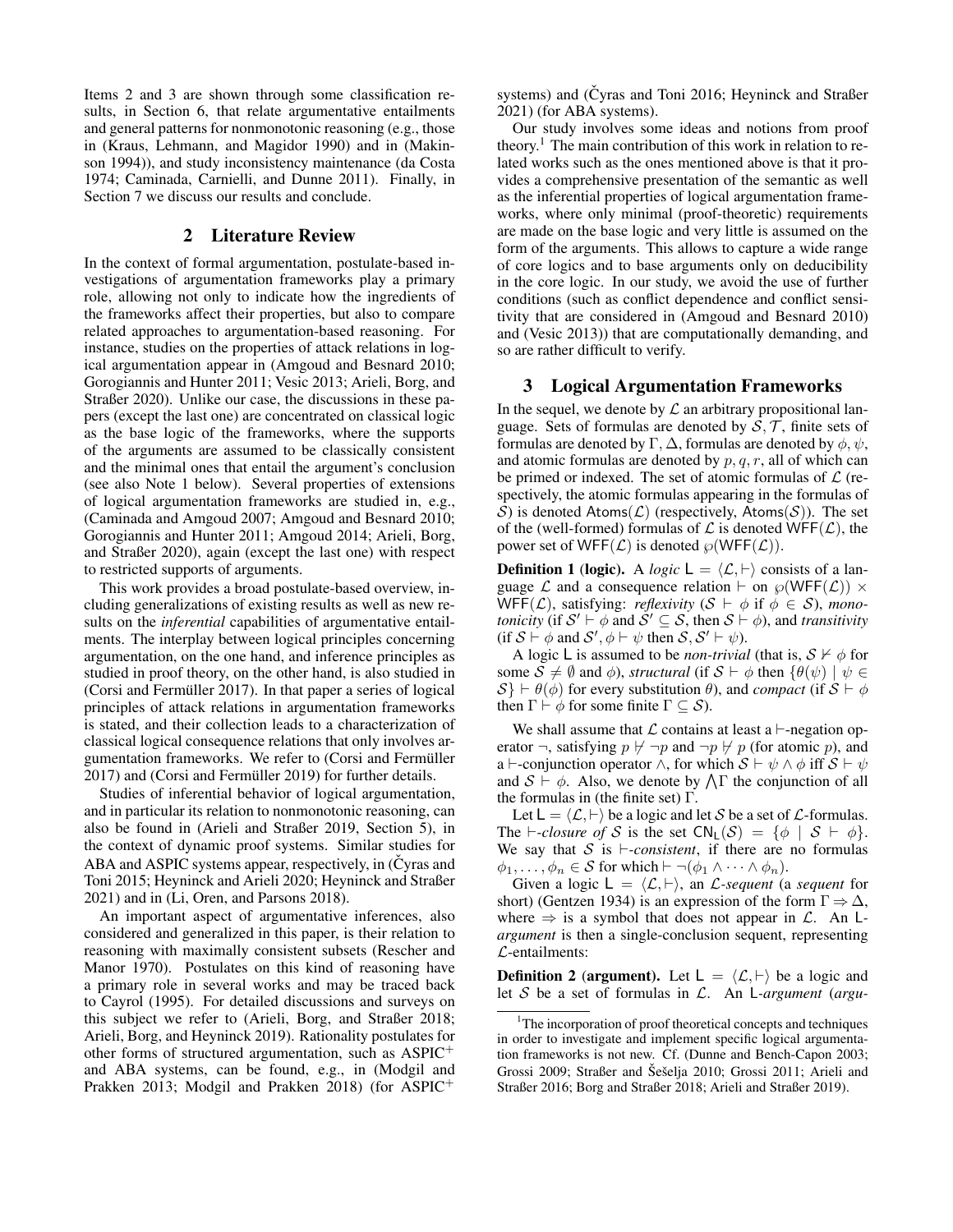*ment* for short) is an *L*-sequent of the form  $\Gamma \Rightarrow \psi$ <sup>[2](#page-2-1)</sup>, where  $\Gamma \vdash \psi$ . We say that  $\Gamma$  is the *support set* of  $\Gamma \Rightarrow \psi$  (denoted Supp( $\Gamma \Rightarrow \psi$ )) and that  $\psi$  is its *conclusion* (denoted Conc( $\Gamma \Rightarrow \psi$ )). For a set S of arguments, we let Supps(S) =  $\bigcup$ {Supp $(a) \mid a \in S$ } and Concs(S) = {Conc $(a) \mid a \in S$ }. An L-*argument based on* S is an L-argument  $\Gamma \Rightarrow \psi$ , where  $\Gamma \subseteq \mathcal{S}$ . We denote by  $\mathrm{Arg}_{\mathsf{L}}(\mathcal{S})$  the set of all the L-arguments based on S.

<span id="page-2-0"></span>Note 1. It is sometimes assumed that the argument's support is  $\vdash$ -consistent and/or  $\subseteq$ -minimal, that is: none of its proper subsets  $\vdash$ -entails the arguments' conclusion (see, e.g., [\(Besnard and Hunter 2009;](#page-9-22) [Amgoud and Besnard](#page-9-23) [2013\)](#page-9-23)). To keep the presentation as general as possible, we do not make such restrictions. See also the discussions in [\(Arieli and Straßer 2015;](#page-9-24) [Arieli and Straßer 2020;](#page-9-25) [D'Agostino and Modgil 2020\)](#page-10-19).

In what follows we shall assume that the logic  $L = \langle \mathcal{L}, \vdash \rangle$ is equipped with a sound and complete *sequent calculus* C for constructing sequents (and so arguments). A sequent is *provable* (or *derivable*) in C if there is a derivation for it in C. Thus,  $\Gamma \Rightarrow \psi$  is provable in C iff  $\Gamma \vdash \psi$ . Note that this implies, in particular, that for a given set  $S$ , all the elements in  $Arg_{L}(\mathcal{S})$  are C-provable.

In structured argumentation it is often distinguished between two types of premises: strict (i.e., non-attacked) and defeasible ones [\(Dung, Kowalski, and Toni 2009;](#page-10-20) [Modgil](#page-10-12) [and Prakken 2013;](#page-10-12) [Borg 2020\)](#page-9-26). To accommodate this difference in our setting we consider a  $\vdash$ -consistent set of  $\mathcal{L}$ formulas  $X$  as strict premises. Their non-defeasible character will give them a special status when we define argumentative attacks below. To distinguish between  $X$  and the set S of the other premises, we write  $\text{Arg}^{\mathcal{X}}_{\mathsf{L}}(\mathcal{S})$  for the set  $Arg_{L}(\mathcal{X} \cup \mathcal{S})$ . In particular,  $Arg_{L}^{\emptyset}(\mathcal{S}) = Arg_{L}(\mathcal{S})$ .

Just as arguments are constructed by inference rules in C, attacks between arguments can be represented by (attack) rules. Such rules consist of an attacking argument (the first condition of the rule), an attacked argument (the last condition of the rule), conditions for the attack (the other conditions of the rule) and a conclusion (the eliminated attacked sequent). The outcome of an application of such a rule is that the attacked sequent is 'eliminated' (or 'invalidated'; see below the exact meaning of this). The elimination of a sequent  $\Gamma \Rightarrow \phi$  is denoted by  $\Gamma \not\Rightarrow \phi$ .

<span id="page-2-6"></span>**Definition 3 (attack rules).** Given a set  $X$  of strict (nonattacked) formulas, we consider the following attack rules: $3$ 

• Defeat 
$$
(Def_{\mathcal{X}})
$$
: for  $\Gamma_2 \neq \emptyset$ ,  $\Gamma_2 \cap \mathcal{X} = \emptyset$ ,  
\n
$$
\frac{\Gamma_1 \Rightarrow \psi_1 \quad \psi_1 \Rightarrow \neg \bigwedge \Gamma_2 \quad \Gamma_2, \Gamma'_2 \Rightarrow \psi_2}{\Gamma_2, \Gamma'_2 \neq \psi_2}
$$

• Direct Defeat (DDef<sub> $\chi$ </sub>): for  $\gamma \notin \mathcal{X}$ ,

<span id="page-2-2"></span><span id="page-2-1"></span><sup>2</sup>Set signs in arguments are omitted.

$$
\frac{\Gamma_1 \Rightarrow \psi_1 \quad \psi_1 \Rightarrow \neg \gamma \quad \Gamma_2, \gamma \Rightarrow \psi_2}{\Gamma_2, \gamma \not\Rightarrow \psi_2}
$$

- Undercut (Ucut<sub> $\chi$ </sub>): for  $\Gamma_2 \neq \emptyset$ ,  $\Gamma_2 \cap \mathcal{X} = \emptyset$ ,  $\Gamma_1 \Rightarrow \psi_1 \quad \psi_1 \Rightarrow \neg \bigwedge \Gamma_2 \quad \neg \bigwedge \Gamma_2 \Rightarrow \psi_1 \quad \Gamma_2, \Gamma'_2 \Rightarrow \psi_2$  $\Gamma_2, \Gamma'_2 \not \Rightarrow \psi_2$
- Direct Undercut (DUcut<sub>X</sub>): for  $\gamma \notin \mathcal{X}$ ,  $\Gamma_1 \Rightarrow \psi_1 \quad \psi_1 \Rightarrow \neg \gamma \quad \neg \gamma \Rightarrow \psi_1 \quad \Gamma_2, \gamma \Rightarrow \psi_2$  $\Gamma_2, \gamma \not\Rightarrow \psi_2$
- Cons. Ucut (ConUcut<sub>X</sub>): for  $\Gamma_2 \neq \emptyset$ ,  $\Gamma_2 \cap \mathcal{X} = \emptyset$ ,  $\Gamma_1 \subseteq \mathcal{X}$ ,  $\Gamma_1 \Rightarrow \neg \bigwedge \Gamma_2 \quad \Gamma_2, \Gamma'_2 \Rightarrow \psi$  $\Gamma_2, \Gamma'_2 \not \Rightarrow \psi$

The rules above indicate when the attacker challenges the attacked argument. For instance, when  $\{p, \neg p\} \subseteq S$ ,  $\mathcal{X} = \emptyset$ and classical logic (CL) is the core logic, the sequents  $p \Rightarrow p$ and  $\neg p \Rightarrow \neg p$  attack each other according to (Direct) Defeat and (Direct) Undercut. When  $S = \{\neg p\}$  and  $\mathcal{X} = \{p\}$  the attack is uni-directional from  $p \Rightarrow p$  to  $\neg p \Rightarrow \neg p$ , since an argument cannot be attacked in its strict premises.

An argumentation framework is now defined as follows:

Definition 4 (argumentation framework). A (sequentbased) *argumentation framework* (AF), based on the logic L and the attack rules in A, for a set of defeasible premises S and a  $\vdash$ -consistent set of strict premises X, is a pair  $\mathcal{AF}^{\mathcal{X}}_{L,\mathsf{A}}(\mathcal{S}) = \left\langle \mathrm{Arg}^{\mathcal{X}}_L(\mathcal{S}), \mathcal{A} \right\rangle$  where  $\mathcal{A} \subseteq \mathrm{Arg}^{\mathcal{X}}_L(\mathcal{S}) \times \mathrm{Arg}^{\mathcal{X}}_L(\mathcal{S})$ and  $(a_1, a_2) \in \mathcal{A}$  iff there is a rule  $\mathcal{R}_{\mathcal{X}} \in A$  such that  $a_1$  $\mathcal{R}_{\mathcal{X}}$ -attacks  $a_2$ <sup>[4](#page-2-3)</sup> The superscript  $\mathcal{X}$  and/or the subscripts L, A will be omitted when they are clear from the context or arbitrary.

<span id="page-2-5"></span>**Example 1.** Consider the modal logic S4 and the let  $S =$  ${q, p \supset \Box r, q \supset \Box \neg r}$  and  $\mathcal{X} = {p}.$  Some arguments in  $\text{Arg}_{\mathsf{S4}}(\mathcal{S})$  are the following:

$$
a_1: p \Rightarrow p \qquad a_2: q \Rightarrow q
$$
  
\n
$$
a_3: p, p \supset \Box r \Rightarrow \Box r \qquad a_4: q, q \supset \Box \neg r \Rightarrow \Box \neg r
$$
  
\n
$$
a_5: p, p \supset \Box r, q \supset \Box \neg r \Rightarrow \neg q \qquad a_6: p, q, p \supset \Box r \Rightarrow \neg (q \supset \Box \neg r)
$$
  
\n
$$
a_7: p, q, q \supset \Box \neg r \Rightarrow \neg (p \supset \Box r) \qquad a_8: q, p \supset \Box r, q \supset \Box \neg r \Rightarrow \neg p
$$

Figure [1](#page-2-4) depicts (part of) the argumentation framework for this setting, with direct defeat as the sole attack rule. In the figure, an arrow from  $a$  to  $b$  means that  $a$  attacks  $b$ .

<span id="page-2-4"></span>

Figure 1: A representation of the framework of Example [1.](#page-2-5)

<sup>&</sup>lt;sup>3</sup>For  $\mathcal{X} = \emptyset$  these are exactly the rules from [\(Arieli and Straßer](#page-9-24) [2015;](#page-9-24) [Straßer and Arieli 2019\)](#page-10-21). There, the reader can also find many other rules. In [\(Borg 2020\)](#page-9-26) sequent-based argumentation has been generalized along similar lines, where the left side of a sequent is a pair  $\Pi \mid \Gamma$  consisting of a set of defeasible premises  $\Pi$ and a set of strict premises Γ.

<span id="page-2-3"></span><sup>&</sup>lt;sup>4</sup>The attacking and the attacked arguments must be elements of Arg<sub>L</sub><sup> $\chi$ </sup>(S), to prevent "irrelevant attacks", in which, e.g.,  $\neg p \Rightarrow \neg p$ attacks  $p \Rightarrow p$  although  $S = \{p\}.$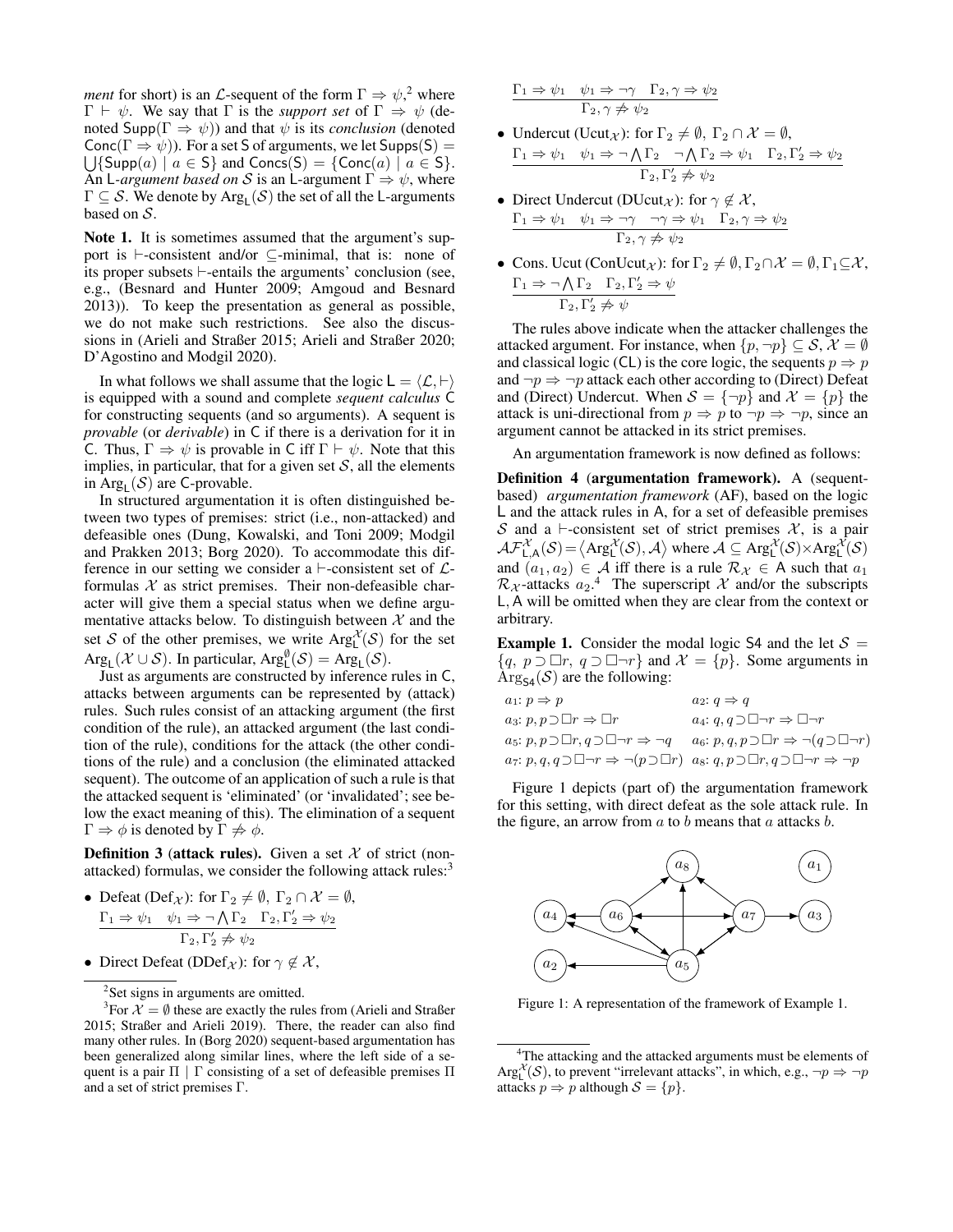Given an argumentation framework  $\mathcal{AF}_{\mathsf{L},\mathsf{A}}^{\mathcal{X}}(\mathcal{S})$ , Dungstyle semantics [\(Dung 1995\)](#page-10-0) can be applied to it, to determine what combinations of arguments (called *extensions*) can collectively be accepted from  $\mathcal{AF}_{\mathsf{L},\mathsf{A}}^{\mathcal{X}}(\mathcal{S})$ .

<span id="page-3-3"></span>**Definition 5** (extensions). Let  $A\mathcal{F} = A\mathcal{F}_{L,A}^{\mathcal{X}}(\mathcal{S}) =$  $\langle \text{Arg}^{\mathcal{X}}_{\mathsf{L}}(\mathcal{S}), \mathcal{A} \rangle$  be an argumentation framework and let S  $\subseteq$  $Arg_{L}^{\mathcal{X}}(\mathcal{S})$  be a set of arguments. It is said that:

- S *attacks* a if there is an  $a' \in S$  such that  $(a', a) \in A$ . The set of all arguments attacked by S is denoted by  $S^+$ .
- S *defends* a if S attacks every attacker of a.
- S is *conflict-free* (cf) if for no  $a_1, a_2 \in S$ ,  $(a_1, a_2) \in A$ .
- S is a *stage* (stg) *extension* of  $A\mathcal{F}$  if S∪S<sup>+</sup> is ⊆-maximal among the conflict-free sets.
- S is *admissible* (adm) if it is conflict-free and defends all of its elements.
- A *complete (*cmp*) extension* of AF is an admissible set that contains all the arguments that it defends.
- The *grounded (*grd*) extension* of AF is the ⊆-minimal complete extension of  $Arg_L^{\mathcal{X}}(\mathcal{S})$ .
- A *preferred (*prf*) extension* of AF is a ⊆-maximal complete extension of  $Arg_L^{\mathcal{X}}(\mathcal{S})$ .
- The *ideal (*idl*) extension* of AF is the ⊆-maximal admissible set that is included in each preferred extension.
- A *stable (*stb*) extension* of AF is a conflict-free set in  $Arg_{L}^{\mathcal{X}}(\mathcal{S})$  that attacks every argument not in it.
- A *semi-stable (*sstb*) extension* S of AF is a complete extension for which  $S \cup S^+$  is  $\subseteq$ -maximal.
- The *eager (*egr*) extension* of AF is the ⊆-maximal admissible set included in every semi-stable extension.

We denote by  $Ext_{sem}(\mathcal{AF})$  the set of all the extensions of  $\mathcal{AF}$  of type sem for some sem  $\in$  {stg, cmp, grd, prf, idl, stb, sstb, egr}. The subscript is omitted when it is clear from the context.

We are now ready to define the entailment relations that are induced from a given sequent-based argumentation framework and its semantics.

<span id="page-3-5"></span>Definition 6 (entailments). Given an argumentation framework  $\mathcal{AF} = \mathcal{AF}_{L,A}^{\mathcal{X}}(\mathcal{S})$  and a semantics sem for it, the following *entailment relations* are induced from AF:

- Skeptical entailment:  $S \n\sim_{\mathsf{L},\mathsf{A},\mathcal{X}}^{\cap,\mathsf{sem}} \phi$  if there is an argument  $a \in \bigcap \mathsf{Ext}_{\mathsf{sem}}(\mathcal{AF})$  such that  $\mathsf{Conc}(a) = \phi$ .
- Weakly skeptical entailment:  $S \n\sim \mathbb{R}^{\widehat{m}, \text{sem}}$   $\phi$  if for every extension  $\mathcal{E} \in \text{Ext}_{sem}(\mathcal{AF})$  there is an argument  $a \in \mathcal{E}$ such that  $Conc(a) = \phi$ .
- Credulous entailment:  $S \models_{L,A,\mathcal{X}}^{\cup, \text{sem}} \phi$  iff there is an argument  $a \in \bigcup \mathsf{Ext}_{\mathsf{sem}}(\mathcal{AF})$  such that  $\mathsf{Conc}(a) = \phi$ .

For fixed L, A and sem, it holds that  $\vdash_{L,A,\mathcal{X}}^{\cap,\text{sem}} \subseteq \vdash_{L,A,\mathcal{X}}^{\Cap,\text{sem}}$  $\vdash_{\mathsf{L},\mathsf{A},\mathcal{X}}^{\cup,\mathsf{sem}}$ . The superscript X and the subscripts L, A, sem are omitted in this and other notations when they are clear from the context or arbitrary. Since the grounded, ideal and eager extensions are unique (see, e.g., [\(Baroni, Caminada, and](#page-9-27) [Giacomin 2018\)](#page-9-27)),  $\vdash^{\square, \text{sem}}_{\mathsf{L},\mathsf{A},\mathcal{X}}, \vdash^{\square, \text{sem}}_{\mathsf{L},\mathsf{A},\mathcal{X}}$  and  $\vdash^{\square, \text{sem}}_{\mathsf{L},\mathsf{A},\mathcal{X}}$  coincide for sem ∈ {grd, idl, egr}, they are sometimes denoted  $\vdash^{\text{sem}}_{\mathsf{L},\mathsf{A},\mathcal{X}}$ .

<span id="page-3-2"></span>Example 2. Consider again the framework of Example [1](#page-2-5) and Figure [1.](#page-2-4) The preferred extensions in this case are:

$$
\operatorname{Arg}_{\mathsf{S4}}^{\{p\}}(\{q,p\supset\Box r\}), \qquad \operatorname{Arg}_{\mathsf{S4}}^{\{p\}}(\{q,q\supset\Box\neg r\}),
$$
  
\n
$$
\operatorname{Arg}_{\mathsf{S4}}^{\{p\}}(\{p\supset\Box r,q\supset\Box\neg r\}).
$$

These are also the (semi-)stable extensions of the framework. Thus, although  $S \cup \mathcal{X}$  is inconsistent with respect to  $\vdash_{\mathsf{S4}}$ , argumentative reasoning is not degenerated in this case. For instance, it holds that  $\mathcal{S} \not\vdash_{\mathsf{SA},\{\mathsf{DDef}\},\{p\}}^{\star,\mathsf{sem}} \psi$  for any  $\psi \in \mathcal{S}, \star \in \{\cap, \text{m}\},$  and sem  $\in \{\text{prf}, \text{stb}, \text{sstb}\},$  but we do have that, e.g.,  $S \not\sim_{\mathsf{SA}, \{\mathsf{DDef}\}, \{p\}}^{\star, \mathsf{sem}}(p \supset \Box r) \vee (q \supset \Box \neg r)$ when  $\star \in \{\text{m}, \cup\}$  and sem  $\in \{\text{prf}, \text{stb}, \text{sstb}\}.$ 

#### 4 The Scope of Our Study

<span id="page-3-0"></span>Despite the diversity of the logics and their sequent calculi covered in this work, for our results not too many assumptions will be made about the actual content of the calculi. In fact, we only need to assume that the rules of the basic calculus from Figure [2](#page-3-1) are part of (or admissible in) C.

<span id="page-3-1"></span>
$$
\begin{array}{|l|l|} \hline \text{[Ref]} & \overline{\phi \Rightarrow \phi} \\ \\ \hline \text{[Cut]} & \frac{\Gamma_1 \Rightarrow \psi, \Pi_1 \quad \Gamma_2, \psi \Rightarrow \Delta_2}{\Gamma_1, \Gamma_2 \Rightarrow \Pi_1, \Delta_2} \\ \\ \hline \text{[LMon]} & \frac{\Gamma \Rightarrow \Delta}{\Gamma, \phi \Rightarrow \Delta} & \text{[RMon]} & \frac{\Gamma \Rightarrow \Pi}{\Gamma \Rightarrow \Pi, \phi} \\ \\ \hline \text{[-\Rightarrow]} & \frac{\Gamma \Rightarrow \Pi, \varphi}{\neg \varphi, \Gamma \Rightarrow \Pi} & \text{[ \Rightarrow \neg ]} & \frac{\varphi, \Gamma \Rightarrow \Pi}{\Gamma \Rightarrow \Pi, \neg \varphi} \\ \\ \hline \text{[$\wedge \Rightarrow$]} & \frac{\Gamma, \varphi, \psi \Rightarrow \Delta}{\Gamma, \varphi \land \psi \Rightarrow \Delta} & \text{[ \Rightarrow \wedge ]} & \frac{\Gamma_1 \Rightarrow \Pi_1, \varphi \quad \Gamma_2 \Rightarrow \Pi_2, \psi}{\Gamma_1, \Gamma_2 \Rightarrow \Pi_1, \Pi_2, \varphi \land \psi} \end{array}
$$

Figure 2: Rules that are part of (or admissible in) the calculus C (in the case that C is single-conclusioned  $\Pi$ ,  $\Pi_1$  and  $\Pi_2$  should be empty and  $\Delta$  and  $\Delta_2$  contain at most one formula).

The first four rules correspond to the properties of consequence relations (Definition [1\)](#page-1-3): reflexivity [Ref], transitivity [Cut] and monotonicity [LMon, RMon]; The other four rules refer to the behavior of negation in the left-hand side of sequents  $\lceil \rightarrow \rightarrow \rceil$ , in the right-hand side  $\lceil \rightarrow \rightarrow \rceil$ , and similar rules for conjunction ( $[\wedge \Rightarrow]$  and  $[\Rightarrow \wedge]$ , respectively).

Example 3. Gentzen's sequent calculus LK for classical logic, its single-conclusion variation LJ for intuitionistic logic, as well as their extensions to modal logics (including the base logic S4 in Examples [1](#page-2-5) and [2\)](#page-3-2), are some wellknown calculi for base logics that are covered by our study.

In what follows we shall examine three types of attacks in argumentation frameworks: set, dir and con.

<span id="page-3-4"></span>Definition 7 (types of attacks). A set A of of attack rules may be of one of the following types:

- set: attack rules in which an argument is attacked on a (sub)set of its support, and where at least one of the rules is Undercut or Defeat (i.e.,  $A \cap \{Def_{\mathcal{X}}, \text{Ucut}_{\mathcal{X}}\} \neq \emptyset$ ),
- dir: nonempty sets of direct attack rules (that is,  $\emptyset \neq A \subseteq$  $\{DDef_{\mathcal{X}},DUcut_{\mathcal{X}}\},\$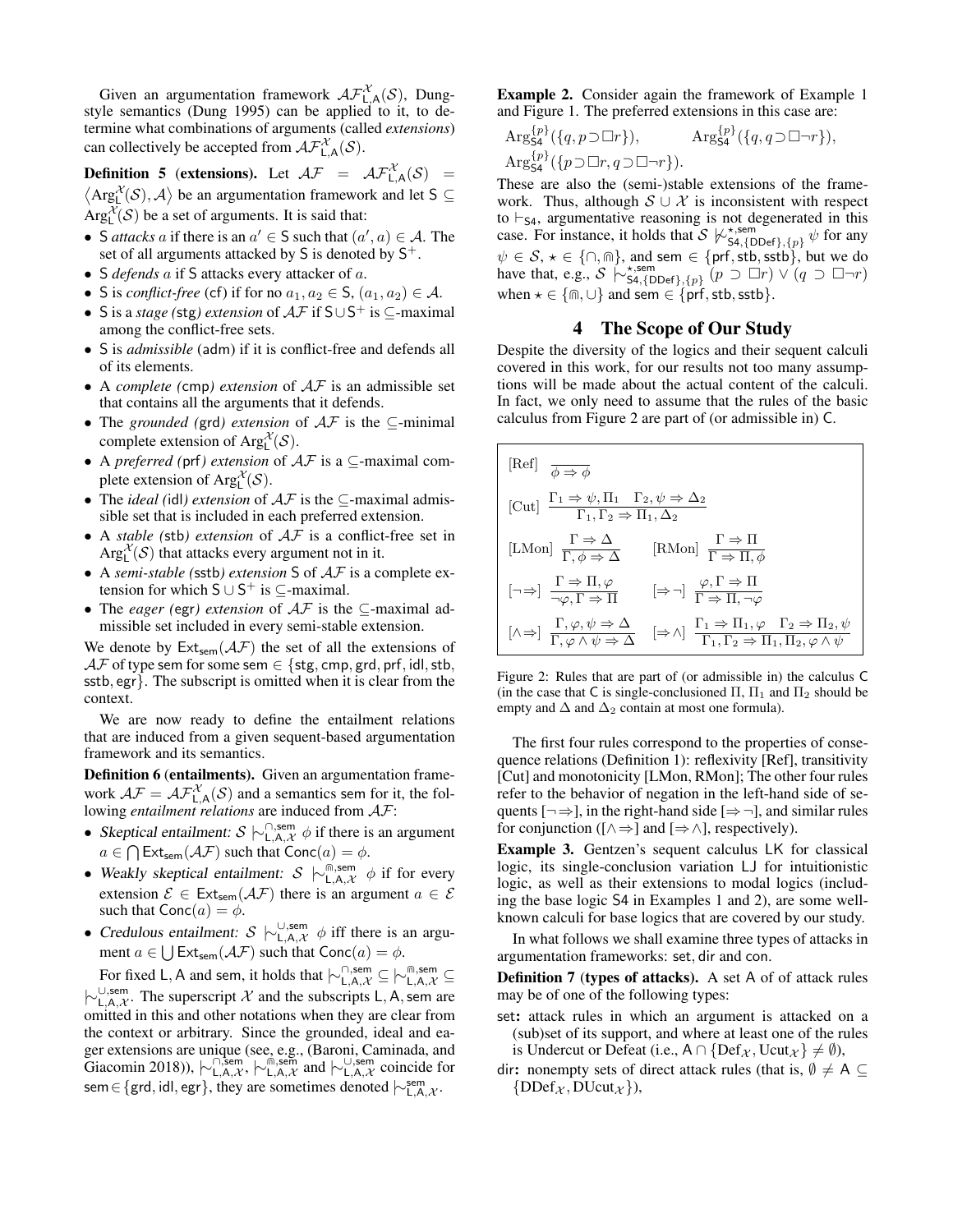con: dir-type set of rules that also contain ConUcut (that is,  $\{ConUcut_{\mathcal{X}}\}\subseteq A\subseteq \{ConUcut_{\mathcal{X}},\text{DDef}_{\mathcal{X}},\text{DUcut}_{\mathcal{X}}\}).$ 

Note 2. Any set of attacks from Definition [3](#page-2-6) for which A \ {ConUcut}  $\neq$  Ø falls in one of the three types above. Moreover, these types are disjoint.

Our results will apply to completeness-based semantics.

Definition 8 (completeness-based semantics). A semantics sem (e.g., one of those in Definition [5\)](#page-3-3) is *completenessbased*, iff for every argumentation framework  $AF$  it holds that  $\mathsf{Ext}_{sem}(\mathcal{AF}) \subseteq \mathsf{Ext}_{cmp}(\mathcal{AF})$ .

Note 3. By their definitions, complete, grounded, and preferred semantics are all completeness-based relative to any type of attacks. Since it can be shown that every stable, semi-stable, ideal, and eager extension is always complete (see, e.g., [\(Baroni, Caminada, and Giacomin 2018\)](#page-9-27)), the same holds for these semantics. In general, stage extensions need not be complete. However, the following result shows that for the three types of attacks in Definition [7,](#page-3-4) also stage semantics is completeness-based. Therefore, in this paper, we will call stage semantics completeness-based as well.

Proposition 1. *If* AF *is a framework with attacks of one of the types in Definition* [7,](#page-3-4) *then*  $\text{Ext}_{\text{stb}}(\mathcal{AF}) = \text{Ext}_{\text{stg}}(\mathcal{AF})$ *.* 

*Proof outline.* The direction  $Ext_{\text{stb}}(\mathcal{AF}) \subseteq Ext_{\text{stg}}(\mathcal{AF})$  is trivial. For the converse, we note that any framework with attacks of a type in Definition [7](#page-3-4) has a stable extension.<sup>[5](#page-4-1)</sup> Suppose then that  $\mathcal{E} \in \text{Ext}_{\text{stg}}(\mathcal{AF})$  and let  $\mathcal{E}' \in \text{Ext}_{\text{stb}}(\mathcal{AF})$ . Since  $\mathcal{E}'$  is conflict-free and  $\mathcal{E}' \cup \mathcal{E}'^+ = \text{Arg}(\mathcal{A}\mathcal{F})$ , and since  $\mathcal{E}' \cup \mathcal{E}'^+$  is  $\subseteq$ -maximal among the conflict-free sets, also  $\mathcal{E} \cup \mathcal{E}^+ = \text{Arg}(\mathcal{AF})$ . Thus,  $\mathcal{E} \in \text{Ext}_{\text{stb}}(\mathcal{AF})$ .

Notation 1. We denote by CMP the set of completenessbased semantics, and by ME (respectively, by SE) the subset of multiple-extension (respectively, single-extension) se-mantics, namely:<sup>[6](#page-4-2)</sup>

- CMP =  $\{cmp, prf, stb, stb, stg, grd, idl, egr\},\$
- $ME = \{prf, stb, stb, stg\},\$
- $SE = \{ \text{grd}, \text{id}, \text{egr} \}.$

In what follows we then consider argumentation frameworks based on any propositional logic L with a sound and complete sequent calculus C, in which the rules in Figure [2](#page-3-1) are admissible, any set of assumptions (strict and/or deafeasible) in the language of the logic, any set of attack rules A of any one of the three types given in Definition [7,](#page-3-4) and any semantics sem in CMP. To the best of our knowledge, this variety has not been considered previously in the literature.

# <span id="page-4-0"></span>5 Characterizations of Extensions and Entailment Relations

In this section we characterize the extensions in Definition [5](#page-3-3) and the entailment relations in Definition [6,](#page-3-5) induced by argumentation frameworks with attacks of the types described in Definition [7.](#page-3-4) For this, we need the following notations of different types of consistent sets of formulas.

<span id="page-4-4"></span>Notation 2. For a logic L, a set S of formulas and a  $\vdash$ consistent set X of formulas, we say that S is  $\vdash_{\mathcal{X}}$ -consistent if  $S \cup \mathcal{X}$  is  $\vdash$ -consistent. We denote.

- $CS_L^{\mathcal{X}}(\mathcal{S})$  is the set of the  $\vdash_{\mathcal{X}}$ -consistent subsets of  $\mathcal{S}$ , and  $MCS_L^{\chi}(\mathcal{S})$  consists of the  $\subseteq$ -maximal elements in  $\mathsf{CS}^\mathcal X_L(\mathcal S).$
- $\Omega_{\mathsf{L}}^{\mathcal{X}}(\mathcal{S}) = \{ \omega \mid \omega \subseteq \wp(\mathcal{S}) \}$  is the set of subsets of  $\wp(\mathcal{S})$ , satisfying the following two requirements:
- a) the elements of  $\omega$  are pairwise  $\vdash_{\mathcal{X}}$ -consistent:  $\mathcal{T}_i \cup \mathcal{T}_j$ is  $\vdash_{\mathcal{X}}$ -consistent for every  $\mathcal{T}_i, \mathcal{T}_j \in \omega$ .
- b) for every finite  $\mathcal{T} \in \mathcal{P}(\mathcal{S})$  there is a  $\mathcal{T}' \in \omega$  such that either  $\mathcal{T} \subseteq \mathcal{T}'$  or  $\mathcal{T} \cup \mathcal{T}'$  is  $\vdash_{\mathcal{X}}$ -inconsistent. For  $\omega \in \Omega_{\mathsf{L}}^{\mathcal{X}}(\mathcal{S})$ , we let  $\mathrm{Arg}_{\mathsf{L}}^{\mathcal{X}}(\omega) = \bigcup_{\mathcal{T} \in \omega} \mathrm{Arg}_{\mathsf{L}}^{\mathcal{X}}(\mathcal{T})$ .

We are now ready for the first characterization result. For  $\mathcal{X} = \emptyset$ , the first item in the following theorem, for preferred and stable semantics, is known from the literature (see [\(Arieli, Borg, and Straßer 2020\)](#page-9-9)); the other items are new.

<span id="page-4-3"></span>**Theorem 1.** Given an argumentation framework  $\mathcal{AF}_{L,A}^{\mathcal{X}}(\mathcal{S})$ *based on a logic* L*, a set* A *of attack rules that are of type* † ∈ {dir, con,set}*. It holds that:*

- *1.* Ext<sub>sem</sub>  $(\mathcal{AF}_{L,A}^{\mathcal{X}}(\mathcal{S})) = \{Arg_{L}^{\mathcal{X}}(\mathcal{T}) \mid \mathcal{T} \in \mathsf{MCS}_{L}^{\mathcal{X}}(\mathcal{S})\}$  $when \dagger \in \{dir, con\}$  *and* sem  $\in$  ME.
- 2. Ext<sub>sem</sub>  $(\mathcal{AF}_{\mathsf{L},\mathsf{A}}^{\mathcal{X}}(\mathcal{S})) = \{Arg_{\mathsf{L}}^{\mathcal{X}}(\omega) \mid \omega \in \Omega_{\mathsf{L}}^{\mathcal{X}}(\mathcal{S})\}$  $when \dagger = set \textit{ and } sem \in ME.$
- 3.  $\textsf{Ext}_{\textsf{sem}}(\mathcal{AF}^{\mathcal{X}}_{\mathsf{L},\mathsf{A}}(\mathcal{S})) = \{\textsf{Arg}^{\mathcal{X}}_{\mathsf{L}}(\textsf{Free}^{\mathcal{X}}_{\mathsf{L}}(\mathcal{S}))\}$  $when \dagger \in \{\mathsf{con},\mathsf{set}\} \ and \ \mathsf{sem} \in \mathsf{SE}, \ and \ where \ \mathsf{Free}^\mathcal{X}_\mathsf{L}(\mathcal{S})$ *is the set of formulas from* S *that are not part of any* ⊆ *minimal*  $\vdash_{\mathcal{X}}$ *-inconsistent subset of* S.
- 4. Ext<sub>sem</sub>  $(\mathcal{AF}_{\mathsf{L},\mathsf{A}}^{\mathcal{X}}(\mathcal{S})) = \{Arg_{\mathsf{L}}^{\mathcal{X}}(\mathcal{T})\}$ *when*  $\dagger$  = dir *and* sem  $\in$  SE, *and where*  $S_{\top}$  = { $\phi$   $\in$  $S \mid \phi$  *is*  $\vdash_{\mathcal{X}}$ -consistent} and  $\mathcal{T} = \mathcal{S}_{\top}$  *in case*  $\mathcal{S}_{\top}$  *is*  $\vdash_{\mathcal{X}}$ *consistent and*  $\mathcal{T} = \emptyset$  *otherwise.*

*Proof outline.* We show here Item 4, leaving the other items to the full version of the paper.

We denote:  $S_{\top} = \{ \phi \in S \mid \phi \text{ is } \vdash_{\mathcal{X}} \text{-consistent} \}.$  Let  $\text{Ext}_{\text{sem}}(\mathcal{AF}_{\mathsf{L},\mathsf{A}}^{\mathcal{X}}(\mathcal{S})) = \{\mathcal{E}\}\$  and  $\mathcal{S}_{\mathsf{L}} = \mathcal{S}\setminus\mathcal{S}_{\mathsf{T}}$ . Note that for each  $\phi \in \mathcal{S}_\perp$ , there is a  $\Xi \subseteq \mathcal{X}$  such that  $\Xi \Rightarrow \neg \phi \in \mathcal{S}_\perp$ Arg<sub>L</sub><sup> $\chi$ </sup>( $\emptyset$ ) attacks any argument  $\alpha$  with  $\phi \in \text{Supp}(a)$ . Also,  $Arg_{L}^{\mathcal{X}}(\emptyset) \subseteq \mathcal{E}$ , since these arguments have no attackers.

Suppose first that  $S_{\top}$  is  $\vdash_{\mathcal{X}}$ -consistent. It can be easily verified that  $Arg_{L}^{\mathcal{X}}(\mathcal{S}_{\top})$  is conflict-free. Assume that some  $b \in \text{Arg}^{\mathcal{X}}_L(\mathcal{S})$  attacks some  $a \in \text{Arg}^{\mathcal{X}}_L(\mathcal{S}_{\top})$ . Thus, Supp $(b) \cap$  $\mathcal{S}_\perp \neq \emptyset$  and hence b is attacked by Arg $_{\text{L}}^{\mathcal{X}}(\emptyset)$ . So, Arg $_{\text{L}}^{\mathcal{X}}(\mathcal{S}_\top)$ is defended by  $\text{Arg}_{\mathsf{L}}^{\mathcal{X}}(\emptyset)$ . Since  $\text{Arg}_{\mathsf{L}}^{\mathcal{X}}(\emptyset) \subseteq \mathcal{E}$  and by the completeness of  $\mathcal{E}$ ,  $Arg_{L}^{\mathcal{X}}(\mathcal{S}_{T}) \subseteq \mathcal{E}$ . We have already seen that any argument  $a'$  with  $\mathsf{Supp}(a') \cap \mathcal{S}_{\top} \neq \emptyset$  is attacked by  $\mathcal{E}$ , and so  $\mathcal{E} = \text{Arg}^{\mathcal{X}}_{\mathsf{L}}(\mathcal{S}_{\top}).$ 

Suppose now that  $S_{\top}$  is  $\vdash_{\mathcal{X}}$ -inconsistent and let  $\Gamma$  be a finite  $\vdash_{\mathcal{X}}$ -inconsistent subset of  $S_{\top}$ . Assume for a contradiction that  $Arg_{L}^{\mathcal{X}}(\emptyset) \subsetneq \mathcal{E}$ . Since by the definition of sem,  $\mathcal{E}$  is contained in every stable extension and by Item 1, it follows that  $\bigcup$ {Supp $(a) \setminus \mathcal{X} \mid a \in \mathcal{E}$ }  $\subseteq \bigcap \mathsf{MCS}^{\mathcal{X}}_L(\mathcal{S}) = \mathsf{Free}^{\mathcal{X}}_L(\mathcal{S})$ . Let  $a \in \mathcal{E}$  with  $\text{Supp}(a) \setminus \mathcal{X} \neq \emptyset$  and let  $\phi \in \text{Supp}(a) \setminus \mathcal{X}$ .

<span id="page-4-1"></span> ${}^{5}E.g.,$  by Theorem [2](#page-5-0) and the existence of preferred extensions.

<span id="page-4-2"></span><sup>&</sup>lt;sup>6</sup>The exclusion of cmp from ME is explained in Note [4.](#page-5-1)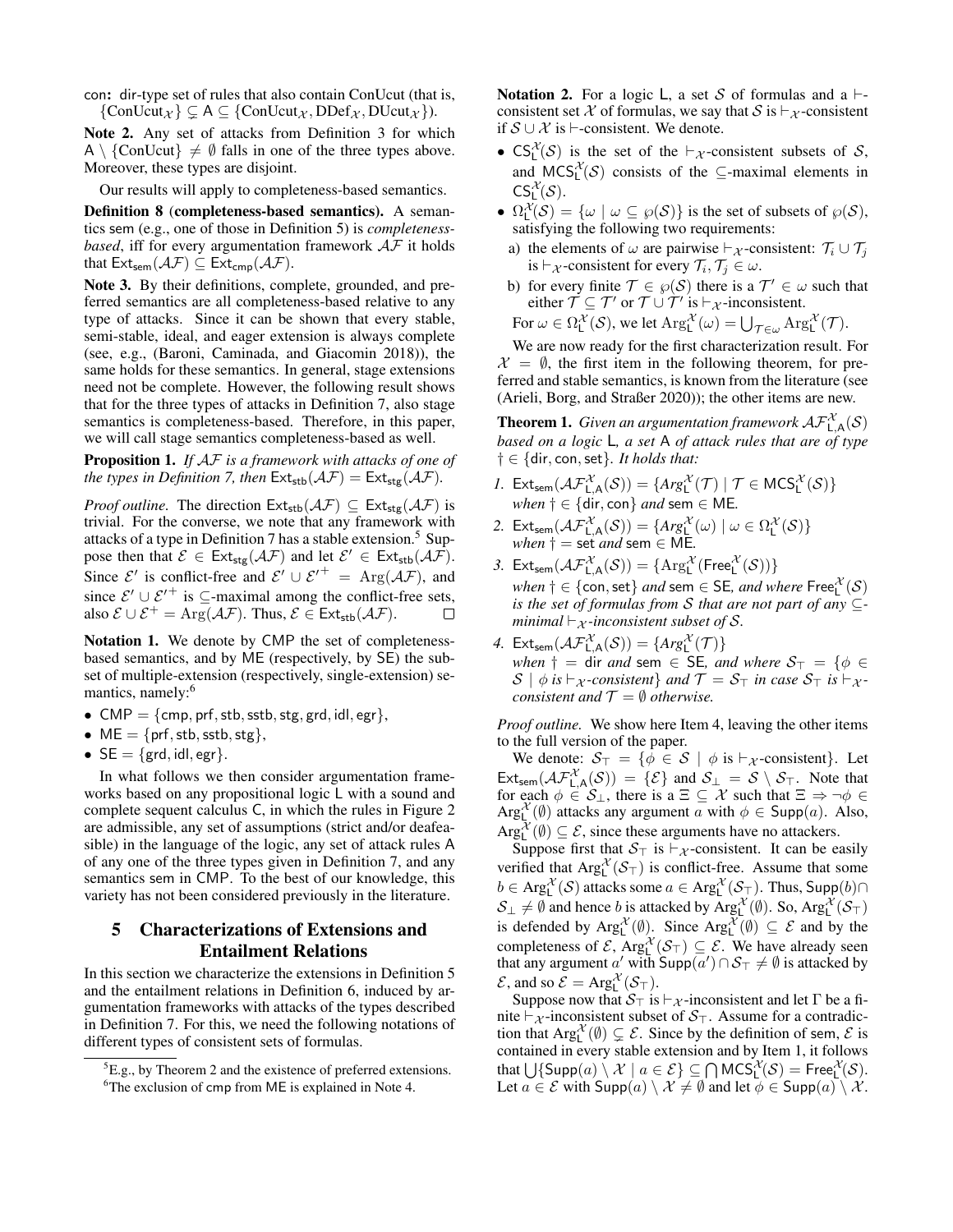Thus, for some  $\Xi_b \subseteq \mathcal{X}, b = \Gamma \cup \Xi_b \Rightarrow \neg \phi$  attacks a. Hence, there is a  $c = \Delta \Rightarrow \psi \in \mathcal{E}$  that attacks b. So there is a  $\gamma \in \Gamma$  for which  $\psi \Rightarrow \neg \gamma$  is derivable, and by [Cut],  $\Delta \Rightarrow \neg \gamma$  is also derivable. Hence  $(\Delta \cup {\gamma}) \setminus \mathcal{X}$  is  $\vdash_{\mathcal{X}}$ inconsistent. Thus there is a minimally  $\vdash_{\mathcal{X}}$ -inconsistent set  $\Theta \subseteq (\Delta \cup \{\gamma\}) \setminus \mathcal{X}$ , and since  $\Delta \setminus \mathcal{X} \subseteq \mathsf{Free}^{\mathcal{X}}_{\mathsf{L}}(\mathcal{S}), \Theta = \{\gamma\},\$ i.e.,  $\gamma$  is  $\vdash_{\mathcal{X}}$ -inconsistent. Hence,  $\Xi \Rightarrow \neg \gamma$  is derivable for some  $\Xi \subseteq \mathcal{X}$ , which is a contradiction to  $\gamma \in \mathcal{S}_{\top}$ . Altogether, this shows that  $\mathcal{E} = \text{Arg}^{\mathcal{X}}_{\mathsf{L}}(\emptyset)$ . □

Theorem [1](#page-4-3) implies that we are essentially dealing with only two sub-classes of completeness-based semantics:

<span id="page-5-0"></span>Theorem 2. *Let* AF *be a logical argumentation framework whose set of attacks is of type* dir, con *or* set*. Then:*

$$
I. \ \mathsf{Ext}_{\mathsf{prf}}(\mathcal{AF}) = \mathsf{Ext}_{\mathsf{stb}}(\mathcal{AF}) = \mathsf{Ext}_{\mathsf{sstb}}(\mathcal{AF}) = \mathsf{Ext}_{\mathsf{stg}}(\mathcal{AF}),
$$

2.  $\text{Ext}_{\text{grd}}(\mathcal{AF})=\text{Ext}_{\text{id}}(\mathcal{AF})=\text{Ext}_{\text{egr}}(\mathcal{AF})$ *.* 

Theorem [2](#page-5-0) can also be expressed in terms of entailment relations. For this, we shall somewhat modify the notations of the entailments in Definition [6](#page-3-5) and sometimes use the abbreviation  $\vdash^{\star,\textsf{sem}}_{\mathsf{L},\dagger,\mathcal{X}}$ , where  $\dagger \in \{\textsf{set},\textsf{dir},\textsf{con}\}$ , sem ∈ CMP and  $\star \in \{\cap, \widehat{\mathfrak{m}}, \cup\}$ . Thus, instead of explicitly mentioning the set A of attack rules, we indicate (by  $\dagger \in \{\text{set}, \text{dir}, \text{con}\}\$ ) what type of attack rules are taken into consideration.

In these notations, Theorem [2](#page-5-0) indicates that for every fixed  $\dagger \in \{\text{dir}, \text{con}, \text{set}\}$  and  $\star \in \{\cap, \text{fin}, \cup\}$ , we actually have two different argumentative entailments of the form  $\{\neg t, \neg t, \neg t, \neg t\}$ : one for sem ∈ ME and the other one for sem ∈ SE. This is formalized in the next corollary.

<span id="page-5-4"></span>Corollary 1. *Let*  $\dagger \in \{\text{dir}, \text{con}, \text{set}\}$  *and*  $\star \in \{\cap, \text{fin}, \cup\}.$ *For every* sem  $\in$  ME *the entailments*  $\vdash_{L,t,x}^{*,\text{sem}}$  *are the same. Likewise, for all* sem  $\in$  SE,  $\mid \sim_{L,\dagger,X}^{\star,sem}$  *coincide.* 

<span id="page-5-1"></span>Note 4. To simplify the presentation, i.e., in order to avoid too many case distinctions, we have not listed cmp among the semantics in SE and in ME. However, we note that  $\left| \sim_{L,\dagger,\mathcal{X}}^{\star, \text{emp}} \right| = \left| \sim_{L,\dagger,\mathcal{X}}^{\star, \text{sem}}$  either when  $\star = \cup$  and sem ∈ ME, or when  $\star \in \{\cap, \widehat{\mathbb{m}}\}$  and sem  $\in$  SE. Thus, implicitly, reasoning with sem  $=$  cmp is covered (here and in what follows) as well.

The next results relate argumentative entailments and consistency-based ones. The first result shows a correspondence between argumentative entailments and inference by maximally consistent sets of the premises [\(Rescher and](#page-10-1) [Manor 1970;](#page-10-1) [Makinson 2003\)](#page-10-3) (see also [\(Arieli, Borg, and](#page-9-17) [Straßer 2018\)](#page-9-17) and [\(Arieli, Borg, and Heyninck 2019\)](#page-9-18)). For this, we recall the following entailments:

<span id="page-5-2"></span>**Definition 9 (MCS-based entailments).** Let  $L = \langle \mathcal{L}, \vdash \rangle$  be a logic, S a set of L-formulas and X a  $\vdash$ -consistent set of  $\mathcal{L}$ -formulas. The following entailments are defined in a way similar to those in Definition [6:](#page-3-5)

- $S \vdash_{\mathsf{L},\mathcal{X}}^{\cap,\mathsf{mcs}} \phi \text{ iff } \phi \in \mathsf{CN}_\mathsf{L}(\bigcap \mathsf{MCS}^\mathcal{X}_\mathsf{L}(\mathcal{S}) \cup \mathcal{X})$
- $S \vdash_{\mathsf{L},\mathcal{X}}^{\widehat{\mathsf{m}},\mathsf{mcs}} \phi \text{ iff } \phi \in \bigcap_{\mathcal{T} \in \mathsf{MCS}^{\mathcal{X}}_{\mathsf{L}}(\mathcal{S})} \mathsf{CN}_{\mathsf{L}}(\mathcal{T} \cup \mathcal{X})$
- $S \vdash_{\mathsf{L},\mathcal{X}}^{\cup,\mathsf{mcs}} \phi$  iff  $\phi \in \bigcup_{\mathcal{T} \in \mathsf{MCS}^{\mathcal{X}}_{\mathsf{L}}(\mathcal{S})} \mathsf{CN}_{\mathsf{L}}(\mathcal{T} \cup \mathcal{X})$

Note 5. The family of entailments in Definition [9](#page-5-2) covers, for instance, those proposed under the name *default assumptions* in [\(Makinson 2003\)](#page-10-3) or (in view of the characterization in [\(Van De Putte 2013\)](#page-10-22)) adaptive logics [\(Batens 2007;](#page-9-6) [Straßer 2014\)](#page-10-4) that have lower limit logics with adequate sequent calculi of the type in Figure [2.](#page-3-1)

We now relate the entailments in Definitions [6](#page-3-5) and [9.](#page-5-2) A result similar to the next proposition is given in [\(Arieli, Borg, and Heyninck 2019\)](#page-9-18), but only for  $DUcu t$ <sub>0</sub> and ConUcut<sub> $\emptyset$ </sub> as the attack rules and just for sem  $\in$ {grd, prf,stb}. Here we generalize the setting to every logic in which the rules from Figure [2](#page-3-1) are admissible, every completeness-based semantics, and every framework whose attacks are of type dir, con or set.

<span id="page-5-3"></span>Theorem 3. *The following equivalences hold:*

- *1.* S  $\vdash$  ∪,\*sem  $\psi$  *iff* S  $\vdash$  ∪,\*mcs  $\psi$  for every  $\dagger \in \{\text{con}, \text{set}, \text{dir}\}$ *and* sem  $∈$  ME  $∪$  {cmp}.
- 2. S  $\downarrow \sim \bigcup_{L, \dagger, \mathcal{X}}^{\cap, \text{sem}} \psi$  *iff* S  $\downarrow \sim \bigcup_{L, \mathcal{X}}^{\cap, \text{mcs}} \psi$  *for every*  $\dagger \in \{\text{con}, \text{set}\}$  *and* sem ∈ CMP*.*
- 3.  $S \n\sim \bigcup_{L, \dagger, \mathcal{X}}^{\cap, \text{sem}} \psi \text{ iff } S \n\bigcup_{L, \mathcal{X}}^{\cap, \text{mes}} \psi \text{ for } \dagger = \text{dir} \text{ and } \text{sem } \in \mathsf{ME}.$
- *4. S*  $\downarrow \sim \bigcup_{\mathsf{L},\dagger,\mathcal{X}}^{\mathsf{m},\mathsf{sem}} \psi$  *iff S*  $\downarrow \sim \bigcup_{\mathsf{L},\mathcal{X}}^{\mathsf{m},\mathsf{mes}} \psi$  *for every* † ∈ {con, dir} *and* sem ∈ ME*.*
- *5. S*  $\downarrow$ <sup> $\sim$ [ $\sim$ , $\sim$ , $\mathcal{X}$   $\psi$  *iff S*  $\downarrow$   $\sim$   $\sim$ <sub> $\sim$ , $\mathcal{X}$ </sub>  $\psi$  *for every*  $\dagger \in$  {con, set} *and*</sup> sem ∈ SE ∪ {cmp}*.*

*Proof outline.* Item 1: Suppose first that  $S \nvert \sim_{L,\mathcal{X}}^{\cup, \text{mcs}} \psi$ . Thus, there is a maximal  $\vdash_{\mathcal{X}}$ -consistent subset  $\mathcal{T}$  of  $\mathcal{S}$  for which  $\mathcal{T}, \mathcal{X} \vdash \psi$ . It can be shown (see, e.g., [\(Arieli, Borg, and](#page-9-9) [Straßer 2020,](#page-9-9) Lemma 10)) that  $Arg_L^{\mathcal{X}}(\mathcal{T}) \in Ext_{cmp}(\mathcal{AF})$ . Since L is finitary and by the completeness of C, there is an argument  $\Gamma \Rightarrow \psi \in \text{Arg}_{\mathsf{L}}^{\mathcal{X}}(\mathcal{T})$ . Thus,  $\mathcal{S} \models_{\mathsf{L},\dagger,\mathcal{X}}^{\cup,\text{sem}} \psi$ .

For the converse, suppose that  $S \sim_{L,\dagger,\mathcal{X}}^{\cup,\text{semi}} \psi$ . Thus, there is an  $\mathcal{E} \in \text{Ext}_{\text{cmp}}(\mathcal{AF})$  with a  $\Gamma \Rightarrow \psi \in \mathcal{E}$ . It can be shown (see, e.g., [\(Arieli, Borg, and Straßer 2020,](#page-9-9) Lemma 4)) that  $\Gamma \setminus \mathcal{X}$  is a  $\vdash_{\mathcal{X}}$ -consistent subset of S. By the soundness of C,  $\Gamma \vdash \psi$ . Thus, there is a maximal  $\vdash_{\mathcal{X}}$ -consistent subset  $\mathcal{T}$ of S for which  $\mathcal{T}, \mathcal{X} \vdash \psi$ , and so S  $\vdash_{\mathsf{L},\mathcal{X}}^{\cup,\mathsf{mes}} \psi$ .

Item 2 for ME-semantics and Item 3 follow from the fact that Free  $\chi^{\mathcal{X}}(\mathcal{S}) = \bigcap \text{MCS}^{\mathcal{X}}(\mathcal{S})$ , together with the fact that if  $AF$  is of type dir or con, and if sem  $\in$  ME, then  $\text{Ext}_{\text{sem}}(\mathcal{A}\mathcal{F}) = \{\text{Arg}^{\mathcal{X}}_{\mathsf{L}}(\mathcal{T}) \mid \mathcal{T} \in \text{MCS}^{\mathcal{X}}_{\mathsf{L}}(\mathcal{S})\}.$  Item 2 for sem  $\in$  SE follows from Item 3 of Theorem [1.](#page-4-3) Item 4 is a straightforward generalization to every ME-semantics of a similar result shown in [\(Arieli, Borg, and Straßer 2020\)](#page-9-9) for sem  $\in$  {prf, stb}. Item 5 follows from Item 2, as for singleextension semantics,  $\vdash^{\cap,\text{sem}}_{\mathsf{L},\dagger,\mathcal{X}}$  and  $\vdash^{\cap,\text{sem}}_{\mathsf{L},\dagger,\mathcal{X}}$  coincide (concerning sem  $=$  cmp, this follows from Note [4\)](#page-5-1).  $\Box$ 

**Example 4.** Consider the sets  $S = \{q, p \supset \Box r, q \supset \Box \neg r\}$ and  $\mathcal{X} = \{p\}$  from Example [1.](#page-2-5) We have that:  $\mathsf{MCS}_{\mathsf{S4}}^{\{p\}}(\mathcal{S}) =$ 

$$
\{\{q,p\supset\Box r\},\ \{q,q\supset\Box\neg r\},\ \{p\supset\Box r,q\supset\Box\neg r\}\}.
$$

Thus,  $S \not\vdash_{\mathsf{SA},\mathsf{dir},\{p\}}^{\star,\mathsf{mcs}} \psi$  for any  $\psi \in S$  and  $\star \in \{\cap,\mathsf{m}\},\mathsf{while}$  $S \n\mapsto_{\mathsf{S4},\mathsf{dir},\{p\}}^{\star,\mathsf{mcs}}(p \supset \Box r) \vee (q \supset \Box \neg r)$  where  $\star \in \{\textsf{m},\cup\}$ . By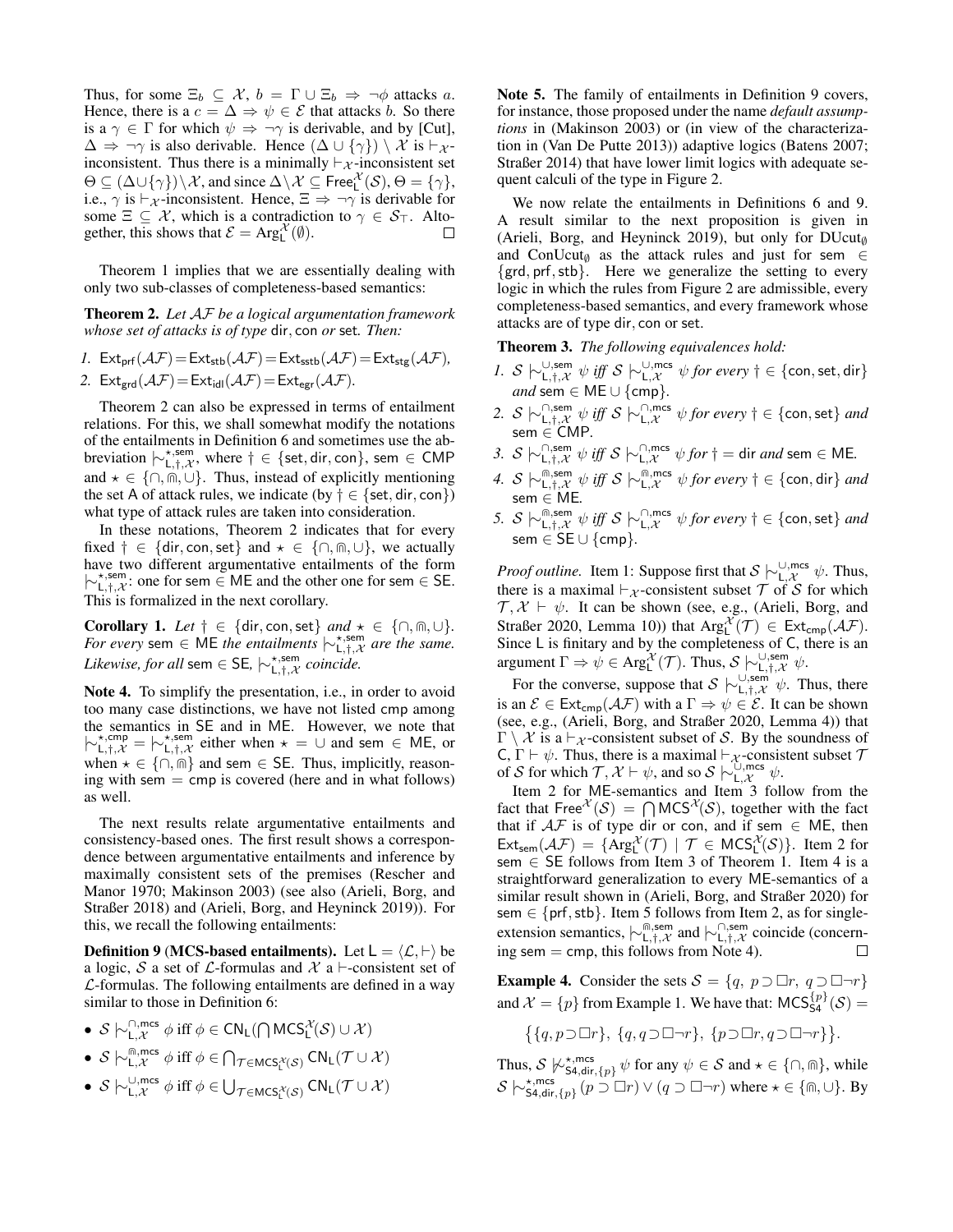Theorem [3,](#page-5-3) it is not a coincidence that these are the same results as those in Example [2,](#page-3-2) obtained for any sem  $\in$  ME of the framework in Example [1](#page-2-5) (and Figure [1\)](#page-2-4).

To complete the characterization in Theorem [3](#page-5-3) to the other entailments, we need the following notations:

<span id="page-6-1"></span>**Definition 10** ( $\Omega$ -entailments). Let  $L = \langle \mathcal{L}, \vdash \rangle$  be a logic. For sets S, X of L-formula,  $\Omega = \Omega^{\mathcal{X}}(S)$  denotes the set that is considered in the second bullet of Notation [2.](#page-4-4) We define:

• 
$$
S \upharpoonright_{\mathsf{L},\mathcal{X}}^{\mathsf{D},\Omega} \phi
$$
 iff  $\phi \in \mathsf{CN}_{\mathsf{L}}(\bigcap_{\omega \in \Omega} \bigcap_{\mathcal{T} \in \omega} \mathcal{T} \cup \mathcal{X}).$ 

•  $S \vdash_{\mathsf{L},\mathcal{X}}^{\mathsf{m},\Omega} \phi$  iff  $\phi \in \bigcap_{\omega \in \Omega} \bigcup_{\mathcal{T} \in \omega} \mathsf{CN}_\mathsf{L}(\mathcal{T} \cup \mathcal{X}).$ 

•  $S \vdash_{\mathsf{L},\mathcal{X}}^{\cup,\Omega} \phi$  iff  $\phi \in \bigcup_{\omega \in \Omega} \bigcup_{\mathcal{T} \in \omega} \mathsf{CN}_{\mathsf{L}}(\mathcal{T} \cup \mathcal{X}).$ 

The following result immediately follows from Definition [10](#page-6-1) and Item 2 of Theorem [1.](#page-4-3)

<span id="page-6-5"></span>**Theorem 4.** *For*  $\dagger$  = set, sem  $\in$  ME, and  $\star \in \{\cap, \text{m}, \cup\}, it$ *holds that*  $S \vdash_{\mathsf{L},\dagger,\mathcal{X}}^{\star,\mathsf{sem}} \psi$  *iff*  $S \vdash_{\mathsf{L},\mathcal{X}}^{\star,\Omega} \psi$ .

### 6 Entailments Classifications

<span id="page-6-0"></span>We now examine properties of the entailment relations. We distinguish between properties that are concerned with nonmonotonic reasoning and those for inconsistency handling.

## 6.1 Principles for Nonmonotonic Reasoning

Monotonicity is a substantial characteristic of a reasoning process, as it determines whether inferences remain valid in the presence of new information. In this section we check which argumentative entailments have this property, and those who lack it are examined with respect to common patterns of nonmonotonic reasoning that have been identified and studied in the literature (see, e.g., [\(Gabbay](#page-10-23) [1985;](#page-10-23) [Shoham 1988;](#page-10-24) [Kraus, Lehmann, and Magidor 1990;](#page-10-2) [Lehmann and Magidor 1992;](#page-10-25) [Makinson 1994\)](#page-10-5)).

First, we show that credulous entailments with respect to multiple extension semantics are in fact monotonic.

Proposition 2. Every entailment of the form  $\vdash_{\mathsf{L},\dagger,\mathcal{X}}^{\cup,\mathsf{sem}}$ , where sem ∈ ME *and* † ∈ {dir, con,set}*, is monotonic.*

*Proof.* We show that  $\vdash^{\cup,\text{mes}}_{\mathsf{L},\mathcal{X}}$  is monotonic, and so the proposition follows by Item 1 of Theorem [3.](#page-5-3)

Suppose that  $S \vdash_{\mathsf{L},\mathcal{X}}^{\cup,\mathsf{mcs}} \psi$ . Then there is a maximal  $\vdash_{\mathcal{X}}$ consistent subset  $\mathcal T$  of S for which  $\mathcal T, \mathcal X \vdash \psi$ . Consider  $S \cup S'$ . Clearly,  $\mathcal T$  is a  $\vdash_{\mathcal X}$ -consistent subset of  $S \cup S'$ , and so there is a maximal  $\vdash_{\mathcal{X}}$ -consistent subset  $\mathcal{T}'$  of  $\mathcal{S} \cup \mathcal{S}'$ such that  $\mathcal{T} \subseteq \mathcal{T}'$ . By the monotonicity of  $\vdash$ , we have:  $\mathcal{T}', \mathcal{X} \vdash \psi$ , thus  $\mathcal{S}, \mathcal{S}' \not\hspace{0.2em}\sim_{\mathsf{L},\mathcal{X}}^{\cup,\mathsf{mcs}} \psi$ .

Note 6. The last proposition does *not* hold for sem  $\in$  SE. Indeed,  $Ext_{sem}(\mathcal{AF}_{CL,A}^{0}(\{p\})) = \{Arg_{L}(p)\}$  for every A and sem, while  $\mathsf{Ext}_{sem}(\mathcal{AF}^{\emptyset}_{CL,A}(\{p, \neg p\})) = \{\mathrm{Arg}_L(\emptyset)\}\)$  for any sem  $\in$  SE. Thus, for such sem we have that for every † ∈ {dir, con, set}, p  $\vdash^{\cup, \text{sem}}_{\mathsf{L},\dagger,\emptyset}$  p while, p,  $\neg p \not\downarrow^{\cup, \text{sem}}_{\mathsf{L},\dagger,\emptyset}$  p.

We now turn to nonmonotonic entailments. It is common to examine such entailments according to the following properties:

<span id="page-6-3"></span>**Definition 11.** Let  $L = \langle \mathcal{L}, \vdash \rangle$  be a propositional logic and let  $\sim \subseteq \wp(WFF(\mathcal{L})) \times WFF(\mathcal{L})$ . We say that  $\sim$  satisfies: <sup>1</sup>-cautious reflexivity (<sup>1</sup>-cR): φ|∼φ for a <sup>1</sup>-consistent φ.  $\vdash$ -*right weakening* ( $\vdash$ -RW):  $S \sim \phi$  and  $\phi \vdash \psi$  imply  $S \sim \psi$ .  $\vdash$ -left logical equivalence ( $\vdash$ -LLE): If S,  $\phi \vdash \sigma, \psi \vdash \phi$ , and  $\phi \vdash \psi$ , then  $S, \psi \vdash \sigma$ . *cautious monotonicity* (CM): If  $S \sim \phi$  and  $S \sim \psi$ , then S,  $\phi$  | $∼$   $ψ$ . *cautious cut* (CC): If  $S \sim \psi$  and  $S, \psi \sim \phi$ , then  $S \sim \phi$ .

*or* (Or): If  $S$ ,  $\phi \sim \sigma$  and  $S$ ,  $\psi \sim \sigma$ , then  $S$ ,  $\phi \vee \psi \sim \sigma$ . *rational monotonicity* (RM): If  $S \sim \psi$  and  $S \not\sim \neg \phi$ , then  $\mathcal{S}, \phi \hspace{0.2em}\sim\hspace{-0.9em}\mid\hspace{0.58em} \psi.$ 

Since the rule Or is defined in terms of a disjunction connective ∨, in what follows we suppose that, in addition to the rules in Figure [2,](#page-3-1) the two rules in Figure [3](#page-6-2) are part of (or admissible in) the sequent calculus C.

<span id="page-6-2"></span>

| $[\vee \Rightarrow]$ | $\Gamma, \phi \Rightarrow \Delta \quad \Gamma, \psi \Rightarrow \Delta$ | $\Rightarrow$ $\vee$ | $\Gamma \Rightarrow \phi, \psi, \Delta$     |
|----------------------|-------------------------------------------------------------------------|----------------------|---------------------------------------------|
|                      | $\Gamma, \phi \vee \psi \Rightarrow \Delta$                             |                      | $\Gamma \Rightarrow \phi \vee \psi, \Delta$ |

Figure 3: Rules for disjunction

The properties in Definition [11](#page-6-3) are often gathered for classifying systems for nonmonotonic inference.

**Definition 12.** We say that an entailment  $\sim$  is:

- $\vdash$ -cumulative, if it satisfies  $\vdash$ -cR,  $\vdash$ -RW,  $\vdash$ -LLE, CM, CC.
- $\vdash$ -preferential, if it is  $\vdash$ -cumulative and satisfies Or.
- $\vdash$ -rational, if it is  $\vdash$ -preferential and satisfies RM.

Table [1](#page-6-4) summarizes the classification of the argumentative entailments according to their components.

<span id="page-6-4"></span>

|                                                                 | $\bigcup_{L, \dagger, \mathcal{X}}$ | $\hspace{0.2cm}\sim_{\mathsf{L},\dagger,\mathcal{X}}^{\scriptscriptstyle\mathsf{m},\mathsf{sem}}$ | $\cup$ , sem<br>$^{\prime}$ L.†. $\mathcal{X}$ |
|-----------------------------------------------------------------|-------------------------------------|---------------------------------------------------------------------------------------------------|------------------------------------------------|
| cumulativity, $\dagger \in \{\text{con}, \text{dir}\}\$         | <b>CMP</b>                          | <b>CMP</b>                                                                                        | <b>SE</b>                                      |
| cumulativity, $\dagger$ = set                                   | <b>CMP</b>                          | $SE^*$                                                                                            | <b>SE</b>                                      |
| preferentiality, $\dagger = \text{con}$                         |                                     | ME                                                                                                |                                                |
| preferentiality, $\dagger$ = dir                                | $SE^*$                              | <b>CMP</b>                                                                                        | <b>SE</b>                                      |
| preferentiality, $\dagger$ = set                                |                                     |                                                                                                   |                                                |
| rationality, $\dagger \in \{\text{set}, \text{con}\}\$          |                                     |                                                                                                   |                                                |
| rationality, $\dagger$ = dir                                    | $SE^*$                              | $SE^*$                                                                                            | <b>SE</b>                                      |
| monoton., $\dagger \in \{\text{dir}, \text{con}, \text{set}\}\$ |                                     |                                                                                                   | $MF^*$                                         |

Table 1: Summary of the properties of nonmonotonic inference. Cells with an asterisk apply also to sem  $=$  cmp (see Note [4\)](#page-5-1).

We leave the proofs of the positive parts of Table [1](#page-6-4) to the full paper. Below, we show some negative results in terms of counter-examples, all of them are considered w.r.t.  $L = CL$ .

Concerning cumulativity, the next example shows that CC is violated for  $\mid \sim_{L,\text{set},\emptyset}^{\text{max}}$  when sem ∈ ME.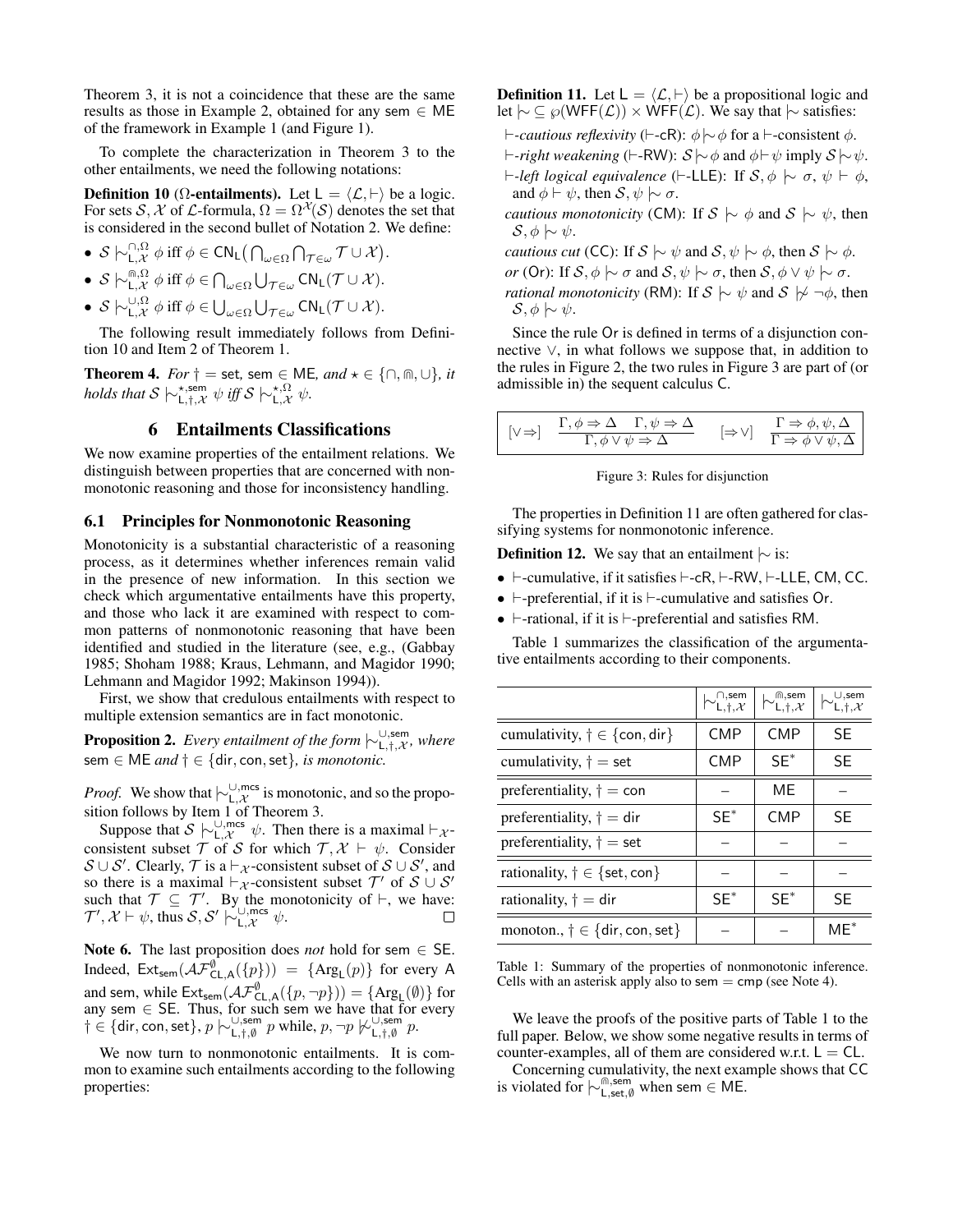**Example 5.** Let  $S = {\psi_1, \psi_2, \psi_3}$ , where  $\psi_1 = p \wedge s$ ,  $\psi_2 = q \wedge (s \supset t)$ , and  $\psi_3 = \neg (p \wedge q) \wedge (q \supset s) \wedge (s \supset t)$ . For every S-based framework with set-attacks, we have the following stable (preferred, semi-stable, stage) extensions:

 $\mathcal{E}_1 = \text{Arg}_{\text{CL}}(\{\psi_1, \psi_2\}),$  $\mathcal{E}_2 = \text{Arg}_{\text{CL}}(\{\psi_2, \psi_3\}),$  $\mathcal{E}_3 = \text{Arg}_{\text{CL}}(\{\psi_1, \psi_3\}),$  $\mathcal{E}_4 = \text{Arg}_{\text{CL}}(\{\psi_1\}) \cup \text{Arg}_{\text{CL}}(\{\psi_2\}) \cup \text{Arg}_{\text{CL}}(\{\psi_3\}).$ Therefore,  $S \n\sim_{\text{CL},\text{set},\emptyset}^{\text{max}} s$  but  $S \n\sim_{\text{CL},\text{set},\emptyset}^{\text{max}} t$ . We now let  $S' = S \cup \{s\}$ . This time, the stable (preferred,

semi-stable, stage) extensions are:

 $\mathcal{E}'_1 = \text{Arg}_{\textsf{CL}}(\{\psi_1, \psi_2, s\}),$  $\mathcal{E}_2^{\prime} = \mathrm{Arg}_{\mathsf{CL}}(\{\psi_2,\psi_3,s\}),$  $\mathcal{E}_{3}^{\overline{\prime}} = \text{Arg}_{\textsf{CL}}(\{\psi_1,\psi_3,s\}),$  $\mathcal{E}_4^{\gamma} = \text{Arg}_{\text{CL}}(\{\psi_1, s\}) \cup \text{Arg}_{\text{CL}}(\{\psi_2, s\}) \cup \text{Arg}_{\text{CL}}(\{\psi_3, s\}).$ Therefore,  $S' \not\sim_{\text{CL,set}, \emptyset}^{\text{max}} t$ .

The next example, taken from [\(Benferhat, Dubois, and](#page-9-28) [Prade 1997\)](#page-9-28), shows that CC is also violated by  $\vdash_{L,\emptyset}^{\cup,\text{mcs}}$ . Thus, by Theorem [3](#page-5-3) it follows that cumulativity, preferentiality and rationality are violated by  $\vdash_{L,\dagger,\emptyset}^{\cup,\text{sem of}}$  for every  $\dagger \in \{\text{con}, \text{set}, \text{dir}\}\$  and sem  $\in \mathsf{ME}.$ 

**Example 6.** Let  $S = \{p \land q, \neg p \land r\}$ . Then  $MCS_{\text{CL}}^{\emptyset}(\mathcal{S}) =$  $\{p\wedge q\}, \{\neg p\wedge r\}\}\$ , and so  $S \hspace{0.2cm} \sim \hspace{-0.9cm} \bigcup_{\text{CL,empty}}^{\cup, \text{mcs}} q$ , but  $S \not\sim_{\text{CL,empty}}^{\cup, \text{mcs}} q\wedge r$ . Let now  $S' = S \cup \{q\}$ . In this case  $MCS_{CL}^{\emptyset}(\mathcal{S}') = \{\{p \land \}$  $q, q\}, \{\neg p \wedge r, q\}\},$  thus  $\mathcal{S}' \not\sim_{\mathsf{CL}, \emptyset}^{\cup, \mathsf{mcs}} q \wedge r$ .

Next we show that Or fails for  $\vdash^{\cap, \text{mes}}_{\mathsf{L}, \emptyset}$ . It follows, then, (by Items 2 and 3 of Theorem [3\)](#page-5-3) that  $\vdash^{\cap,\text{sem}}_{\mathsf{L},\dagger,\emptyset}$  is not preferential when  $\dagger \in \{\text{con}, \text{set}\}\$  or when  $\dagger = \text{dir}$  and sem  $\in \mathsf{ME}$ . By the same example (together with Item 5 of Theorem [3\)](#page-5-3),  $\forall$   $\bigcap_{i,j,\emptyset}^{\emptyset}$  is not preferential also when  $\dagger \in \{\text{con},\text{set}\}\$  and sem ∈ SE.

**Example 7.** Let  $S = \{\neg p, \neg q, \neg p \supset r, \neg q \supset r\}$ . Then:

- $S, p \hspace{0.2em}\sim\hspace{-0.9em}\mid\hspace{0.58em} C_{\mathsf{CL},\emptyset}^{\cap, \mathsf{mcs}}$  r, since  $\mathsf{MCS}^{\emptyset}_{\mathsf{CL}}(\mathcal{S} \cup \{p\}) = \{\{p, \neg q, \neg p \supseteq$  $r, \neg q \supset r$ },  $\{\neg p, \neg q, \neg p \supset r, \neg q \supset r\}$  and so  $\bigcap \mathsf{MCS}^\emptyset_{\mathsf{CL}}(\mathcal{S} \cup \{p\}) = \{\neg q, \neg p \supset r, \neg q \supset r\},\$
- $S, q \models_{\mathsf{CL}, \emptyset}^{\cap, \mathsf{mcs}} r$ , since  $\mathsf{MCS}^{\emptyset}_{\mathsf{CL}}(\mathcal{S} \cup \{q\}) = \{\{\neg p, q, \neg p \supseteq \emptyset\} \mid \neg p, q, \neg p \supseteq \emptyset\}$  $r, \neg q \supset r$ }, { $\neg p, \neg q, \neg p \supset r, \neg q \supset r$ } and so  $\bigcap \mathsf{MCS}^\emptyset_{\mathsf{CL}}(\mathcal{S} \cup \{q\}) = \{\neg p, \neg p \supset r, \neg q \supset r\},\$
- $S, p \vee q \models_{\text{CL} \& A}^{\bigcap, \text{mcs}}$  $\bigcap_{\substack{CL, \emptyset}}^{\cap, \text{mes}} r$ , since  $\mathsf{MCS}_{\mathsf{CL}}^{\emptyset}(\mathcal{S} \cup \{p \lor q\}) =$  $\{p \lor q, \neg p, \neg p \supset r, \neg q \supset r\}, \{p \lor q, \neg q, \neg p \supset r, \neg q \supset r\}$  $r\}, \{\neg p, \neg q, \neg p \supset r, \neg q \supset r\}$ , and so  $\bigcap \text{MCS}^{\emptyset}_{\text{CL}}(\mathcal{S} \cup$  $\{p \vee q\}$ ) =  $\{\neg p \supset r, \neg q \supset r\}.$

As Table [1](#page-6-4) shows, rationality fails for  $\vdash_{L,t,\mathcal{X}}^{\star,\text{sem}}$  for  $\star \in$  $\{\cap, \emptyset\}$ , unless  $\dagger =$  dir and sem = SE. E.g., by the next example and Theorem [3,](#page-5-3) RM is violated by entailments of the form  $\vdash^{\text{(i),sem}}_{L,\dagger,\emptyset}$  where  $\dagger \in \{\text{con, dir}\}$  and sem  $\in \mathsf{ME}$ .

**Example 8.** We show that RM doesn't hold for  $\mid \sim_{L, \emptyset}^{\text{m,mes}}$ . For this, consider again classical logic as the base logic and let  $S = \{r, p \wedge q \wedge \neg r, (p \wedge r) \supset \neg q, \neg p \wedge q\}.$  We have:  $\mathsf{MCS}_{\mathsf{CL}}^{\emptyset}(\mathcal{S}) = \{\{r,(p\wedge r)\supset\neg q,\neg p\wedge q\},\{p\wedge q\wedge \neg r,(p\wedge q)\}$  $r) \supset \neg q$ }. Only one of the two sets in MCS $_{\text{CL}}^{\emptyset}(\mathcal{S})$  implies

 $\neg p$ , while both of them imply q. Thus,  $S \models^{\text{m,mes}}_{\text{L},\emptyset} q$  and S  $\beta \not\sim_{\mathsf{L},\emptyset}^{\mathsf{fn},\mathsf{mcs}} \neg p$ . Now, MCS $_{\mathsf{CL}}^{\emptyset}(\mathcal{S} \cup \{p\}) = \{\{r, (p \land r) \supseteq \emptyset\}$  $\neg q, \neg p \land q$ },  $\{p \land q \land \neg r, (p \land r) \supset \neg q, p\}$ ,  $\{r, p, (p \land r) \supset \neg r\}$  $\neg q$ }. It follows that  $S, p \not\vdash_{\mathsf{L}^{\mathsf{m},\mathsf{m}^{\mathsf{c}}}}$  $L_{\phi}^{[n], \text{mcs}}$  q, and so RM is violated.

#### 6.2 Principles for Inconsistency Handling

A primary goal of argumentation theory is to tolerate conflicting arguments. Such arguments may originate from contradictory information, thus argumentative entailments (unlike classical logic entailment, for instance) should not be 'explosive', namely: an inconsistent set of premises should not imply any conclusion whatsoever. In this section we study different properties for rational reasoning in the presence of inconsistency. We start by introducing some notations and notions:

- We denote by  $S_1 \parallel S_2$  that the sets  $S_1$  and  $S_2$  are *syntactically disjoint*, that is, Atoms( $S_1$ ) ∩ Atoms( $S_2$ ) =  $\emptyset$ .
- We say that a set S s.t. Atoms(S)  $\subsetneq$  Atoms(L) is *contaminating* (w.r.t.  $\mid\sim_{\mathcal{X}}$ ), if for every  $\mathcal{S}'$  s.t.  $\mathcal{S}\cup\mathcal{X}\parallel\mathcal{S}'$  and every *L*-formula  $\phi$ , it holds that  $S \mid\sim_{\mathcal{X}} \phi$  iff  $S, S' \mid\sim_{\mathcal{X}} \phi$ .

**Definition 13.** Let  $\mathcal{X} \subseteq \text{WFF}(\mathcal{L})$  be  $\vdash$ -consistent,  $\vdash_{\mathcal{X}} \subseteq$  $\wp(WFF(\mathcal{L})) \times WFF(\mathcal{L}),$  and  $\vdash \subseteq \wp(WFF(\mathcal{L})) \times WFF(\mathcal{L})$ be a consequence relation in the sense of Definition [1.](#page-1-3) The following are properties that  $\sim$ x may satisfy:

- *conservative*  $\vdash_{\mathcal{X}}$ *-consistency:* for every  $\vdash_{\mathcal{X}}$ *-consistent set* S of L-formulas and every L-formula  $\psi$  it holds that  $\mathcal{S} \models_{\mathcal{X}} \psi$  iff  $\mathcal{S} \cup \mathcal{X} \models \psi$ .
- *paraconsistency* [\(da Costa 1974\)](#page-10-6): for every distinct  $p, q \in$ Atoms( $\mathcal{L}$ ) it holds that  $p, \neg p \not\sim_{\emptyset} q$ .
- *non-interference* [\(Caminada, Carnielli, and Dunne 2011\)](#page-9-7): for every two sets  $S_1, S_2$  of  $\mathcal{L}$ -formulas, and every  $\mathcal{L}$ formula  $\phi$  such that  $S_1 \cup {\phi} \cup {\mathcal X} \parallel S_2$ , it holds that  $\mathcal{S}_1 \sim_{\mathcal{X}} \phi$  iff  $\mathcal{S}_1, \mathcal{S}_2 \sim_{\mathcal{X}} \phi$ .
- *crash-resistance* [\(Caminada, Carnielli, and Dunne 2011\)](#page-9-7): there is no  $\sim$   $\chi$ -contaminating set of  $\mathcal{L}$ -formulas.

For non-interference we need the following definition:

<span id="page-7-0"></span>**Definition 14 (uniformity).** A logic  $L = \langle \mathcal{L}, \vdash \rangle$  is said to be *uniform* [\(Łos and Suzsko 1958;](#page-10-26) [Urquhart 2001\)](#page-10-27), if for every two sets of *L*-formulas  $S_1, S_2$  and a formula  $\phi$  such that  $S_2$ is both  $\vdash$ -consistent and syntactically disjoint from  $S_1 \cup \{\phi\},\$ it holds that  $S_1 \vdash \phi$  iff  $S_1, S_2 \vdash \phi$ .

Table [2](#page-8-1) summarizes the results concerning inconsistency handling properties of argumentative entailments.

Below are proofs for some of the results in Table [2.](#page-8-1) We start with conservative consistency.

**Proposition 3.** Let  $L = \langle L, \vdash \rangle$  be a logic. For every ? ∈ {∩, e, ∪}*,* sem ∈ CMP *and* † ∈ {set, dir, con}*, the entailment*  $\vert \sim \chi_{L,\dagger,\mathcal{X}}^{\chi,\text{sem}}$  *satisfies conservative*  $\vdash_{\mathcal{X}}$ *-consistency.* 

*Proof.* Let S be a  $\vdash_{\mathcal{X}}$ -consistent set of L-formulas. Suppose first that there is an  $a \in \text{Arg}_L^{\mathcal{X}}(\mathcal{S})$  such that some  $b \in \text{Arg}_L^{\mathcal{X}}(\mathcal{S})$  attacks a. Thus Conc $(b) \Rightarrow \neg \phi$  is derivable, where  $\phi \in \text{Supp}(a)$  for  $\dagger = \text{dir}$  and  $\dagger = \text{con}$ , and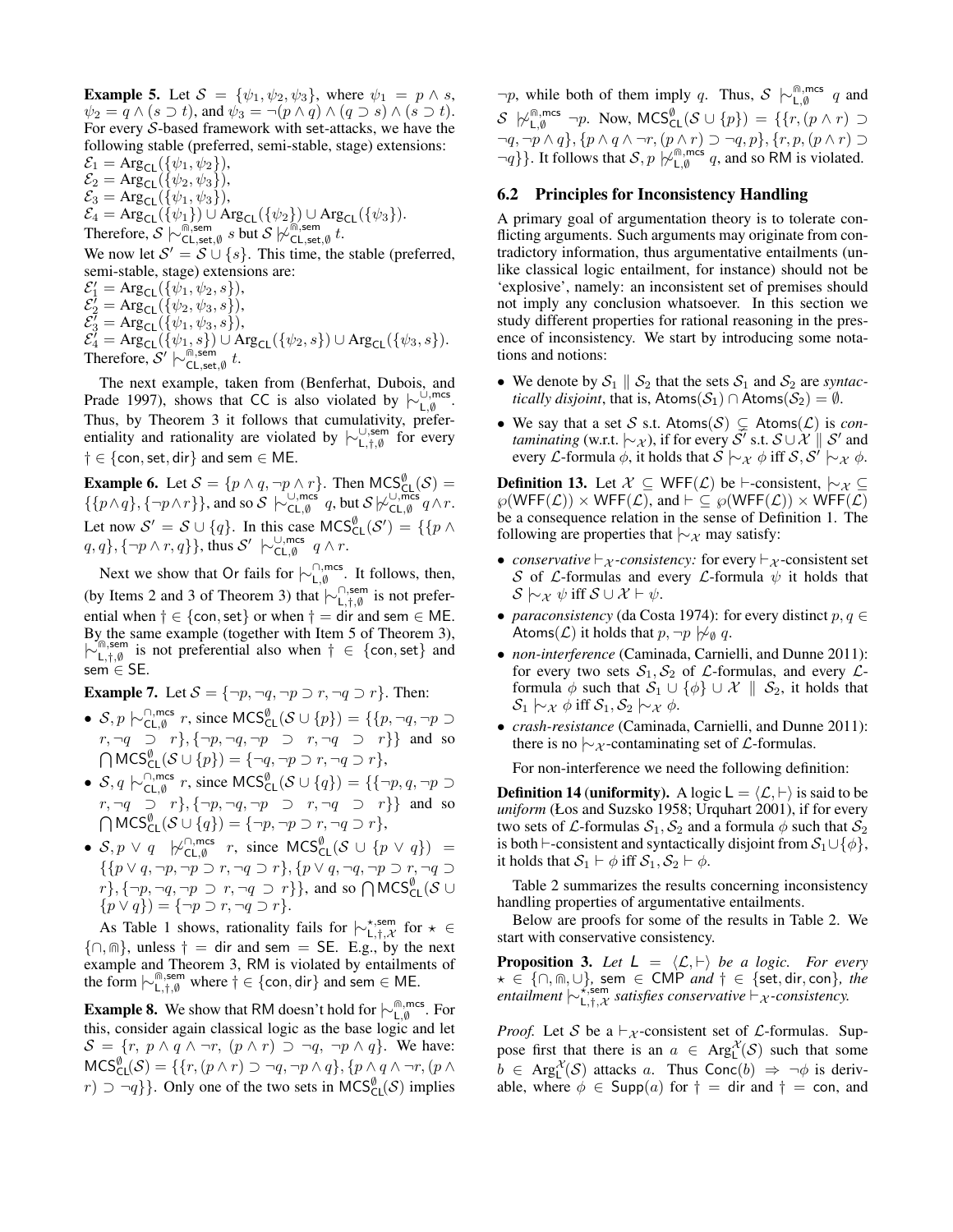<span id="page-8-1"></span>

|                                                             | $\vdash^{\cap,\mathsf{sem}}_{\mathsf{L},\dagger,\mathcal{X}}$ | $\vdash^{\textsf{\tiny m,sem}}_{\mathsf{L},\dagger,\mathcal{X}}$ | L.t. $\mathcal{X}$ |
|-------------------------------------------------------------|---------------------------------------------------------------|------------------------------------------------------------------|--------------------|
| conservative $\vdash_{\mathcal{X}}$ -consistency            | <b>CMP</b>                                                    | <b>CMP</b>                                                       | CMP                |
| paraconsistency, $\mathcal{X} = \emptyset$                  | <b>CMP</b>                                                    | <b>CMP</b>                                                       | CMP                |
| non-interference, $\dagger \in \{\text{con}, \text{set}\}\$ | <b>CMP</b>                                                    | <b>CMP</b>                                                       | $ME^*$             |
| non-interference, $\dagger$ = dir                           | ME                                                            | MF                                                               | $MF^*$             |
| crash-resistance, $\dagger \in \{\text{con}, \text{set}\}\$ | <b>CMP</b>                                                    | <b>CMP</b>                                                       | $ME^*$             |
| crash-resistance, $\dagger$ = dir                           | МE                                                            | MF                                                               | $MF^*$             |

Table 2: Summary of the results about inconsistency handling. For non-interference and crash-resistance L is assumed to be uniform. By Note [4,](#page-5-1) cells with an asterisk apply also to sem  $=$  cmp.

 $\phi = \bigwedge \text{Supp}(a)$  for  $\dagger =$  set (note that b is not a ConUcutattacker, since S is  $\vdash_{\mathcal{X}}$ -consistent). Thus, by [Cut], we derive Supp $(b) \Rightarrow \neg \phi$ . By  $[\neg \Rightarrow]$ , the fact that  $\phi \Rightarrow \neg \neg \phi$  is Cderivable, and [Cut], we derive  $\text{Supp}(b), \phi \Rightarrow$ . So, by  $[\wedge \Rightarrow]$ and  $[\Rightarrow \neg]$ , the sequent  $\Rightarrow \neg(\bigwedge \text{Supp}(b) \land \phi)$  is derivable, a contradiction to the  $\vdash_{\mathcal{X}}$ -consistency of S. Thus  $\text{Arg}^{\mathcal{X}}_{L}(\mathcal{S})$  is conflict-free, and so,  $Ext_{sem}(\mathcal{AF}_{L,A}^{\mathcal{X}}(\mathcal{S})) = \{Arg_{L}^{\mathcal{X}}(\mathcal{S})\}$  for every sem ∈ CMP.

Let now  $\Gamma \Rightarrow \phi \in \text{Arg}^{\mathcal{X}}_{\mathsf{L}}(\mathcal{S})$ . Then  $\Gamma \vdash \phi$  by the soundness of C, and by the monotonicity of  $\vdash$  (Def. [1\)](#page-1-3),  $S \cup \mathcal{X} \vdash \phi$ . Hence,  $\overline{\left\vert \big\langle \gamma_{L, \dagger, \chi}^{\star, \text{sem}} \right\vert} \subseteq \overline{\left\vert \chi \right\vert}$  (where  $\overline{\left\vert \chi \right\vert} = \{(\mathcal{T}, \psi) \mid \mathcal{T} \cup \mathcal{X} \vdash \psi\}$ ). Now, suppose that  $S \vdash_{\mathcal{X}} \phi$ . By the completeness of C for L, and since L is finitary, there is  $\Gamma \subseteq S$ , such that  $\Gamma \Rightarrow$  $\phi \in \text{Arg}_{L}^{\mathcal{X}}(\mathcal{S})$ . Since  $\text{Ext}_{\text{sem}}(\mathcal{AF}_{L,A}^{\mathcal{X}}(\mathcal{S})) = \{\text{Arg}_{L}^{\mathcal{X}}(\mathcal{S})\}$ for every sem  $\in$  CMP, we have that  $S \nightharpoonup_{L, \dagger, \mathcal{X}}^{\star, \text{sem}} \phi$ . Thus,  $\vdash_{\mathcal{X}} \subseteq \vdash^{\star,\text{sem}}_{\mathsf{L},\dagger,\mathcal{X}}$ . Altogether,  $\vdash_{\mathcal{X}} = \vdash^{\star,\text{sem}}_{\mathsf{L},\dagger,\mathcal{X}}$ .

As shown in Table [2,](#page-8-1) all the argumentative entailment relations considered here are paraconsistent. Below, we give a proof for cases where the attacks are of type set or con.

**Proposition 4.** *For every* sem  $\in$  CMP,  $\star \in \{\cap, \text{m}, \cup\}$  *and*  $\dagger \in {\mathsf{Set}, \mathsf{con}}$ *, the entailment*  $\vdash_{\mathsf{L},\dagger,\emptyset}^{\star,\mathsf{sem}}$  *is paraconsistent.* 

*Proof.* Let sem be a completeness-based semantics,  $S =$  $\{p, \neg p\}$  and let  $q \neq p$ . There is no  $a \in \text{Arg}_{\mathsf{L}}(\{p\}) \cup$  $Arg_{\mathsf{L}}(\{\neg p\})$  such that  $Conc(a) = q$  (otherwise, a is either  $\Rightarrow q$ , or  $p \Rightarrow q$ , or  $\neg p \Rightarrow q$ , and by monotonicity and structurality we get that each case implies that  $\neg p \vdash p$ , which contradicts  $\neg$  being a negation). Suppose that there is some  $b \in \text{Arg}_{\mathsf{L}}(\mathcal{S})$ , such that  $\text{Conc}(b) = q$ . Then  $\text{Supp}(b) = \mathcal{S}$ . Note that one can derive the argument  $\Rightarrow \neg (p \land \neg p)$  by [Ref],  $[\neg \Rightarrow]$ ,  $[\wedge \Rightarrow]$  and  $[\Rightarrow \neg]$  in C, and that this argument attacks  $b$  by ConUcut, Ucut or Def. Thus,  $b$  is attacked when  $\dagger \in \{$ set, con $\}$  and it cannot be defended. Therefore,  $\mathcal{S} \not\triangleright_{\mathsf{L},\dagger,\emptyset}^{\star,\mathsf{sem}} q.$ 

Proofs of non-interference are rather lengthy, thus they are omitted. For the proofs, the base logic needs to be uniform (Definition [14\)](#page-7-0), which is indeed the case for the vast majority of the logics considered in the literature. Under this assumption, in our setting (as defined in Section [4\)](#page-3-0) noninterference implies crash-resistance.

As indicated in Table [2,](#page-8-1) the only skeptical entailments (i.e., when  $\star \in \{\cap, \text{m}\}\)$  for which both non-interference and crash resistance are violated, are those where  $\dagger$  = dir and  $sem \in SE$ . We show this in the next example.

**Example 9.** Let  $S_1 = \{p\}$  and  $S_2 = \{q, \neg q\}$ . It is easy to see that for every sem  $\in$  SE and  $\star \in \{\cap,\widehat{\mathbb{N}}\}$ , it holds that  $S_1 \not\sim_{\mathsf{L},\mathsf{dir},\emptyset}^{\star,\mathsf{sem}} p$  while  $S_1, S_2 \not\sim_{\mathsf{L},\mathsf{dir},\emptyset}^{\star,\mathsf{sem}} p$ . Note also that  $\{q, \neg q\}$ is a contaminating set in these cases.

#### 7 Discussion and Conclusion

<span id="page-8-0"></span>The primary goal of this paper is to provide an outlook on logic-based argumentative reasoning and its nature. We have done so in two senses:

- a) Characterizations of Dung-type extensions according to the frameworks' components (Theorems [1](#page-4-3) and [2\)](#page-5-0) and accordingly identifications of the induced entailment relations (Theorems [3](#page-5-3) and [4\)](#page-6-5).
- b) Classifications of the argumentative entailments according to the way they tolerate revised information and contradictory data (as summarized in Tables [1](#page-6-4) and [2\)](#page-8-1).

These results complete the picture, provided by some earlier works, to all the standard completeness-based Dung-style semantics and for the main types of attack rules. As a result, in addition to the obvious factors that affect the reasoning process (such as the base logic underlying the arguments at hand), we are now able to identify other factors, some of which were not so evident so far. Below we summarize some of our findings:

- 1. Theorem [1](#page-4-3) vindicates the strong connection between argumentative inferences and reasoning with maximally consistent subsets. Yet, this correlation is kept either for multiple-extension semantics with attack rules of type dir or con, or for single-extension semantics with attack rules of type con or set. For the other combinations of semantics and attack rules the relation to reasoning with consistent subsets of the premises is more subtle.
- 2. By Corollary [1,](#page-5-4) the primary consideration concerning the chosen semantics, in relation to the entailments that are induced by the underlying framework, is whether it allows a single extension or multiple extensions.
- 3. At least as far as plausible reasoning with inconsistent premises is concerned, Table [2](#page-8-1) shows that multipleextension semantics are superior to single-extension ones. However, as shown in Table [1,](#page-6-4) only single-extension semantics with direct attack rules assure rational patterns of non-monotonic reasoning.
- 4. As expected, inferences are significantly affected by the type of reasoning under consideration (namely, credulous versus skeptical). For instance, only credulous reasoning with multiple-extension semantics yields monotonic entailments, while the other entailments are non-monotonic.

Future work involves, among others, the study of more expressive formalisms, based e.g. on first-order logics, and formalisms that incorporate priorities among arguments.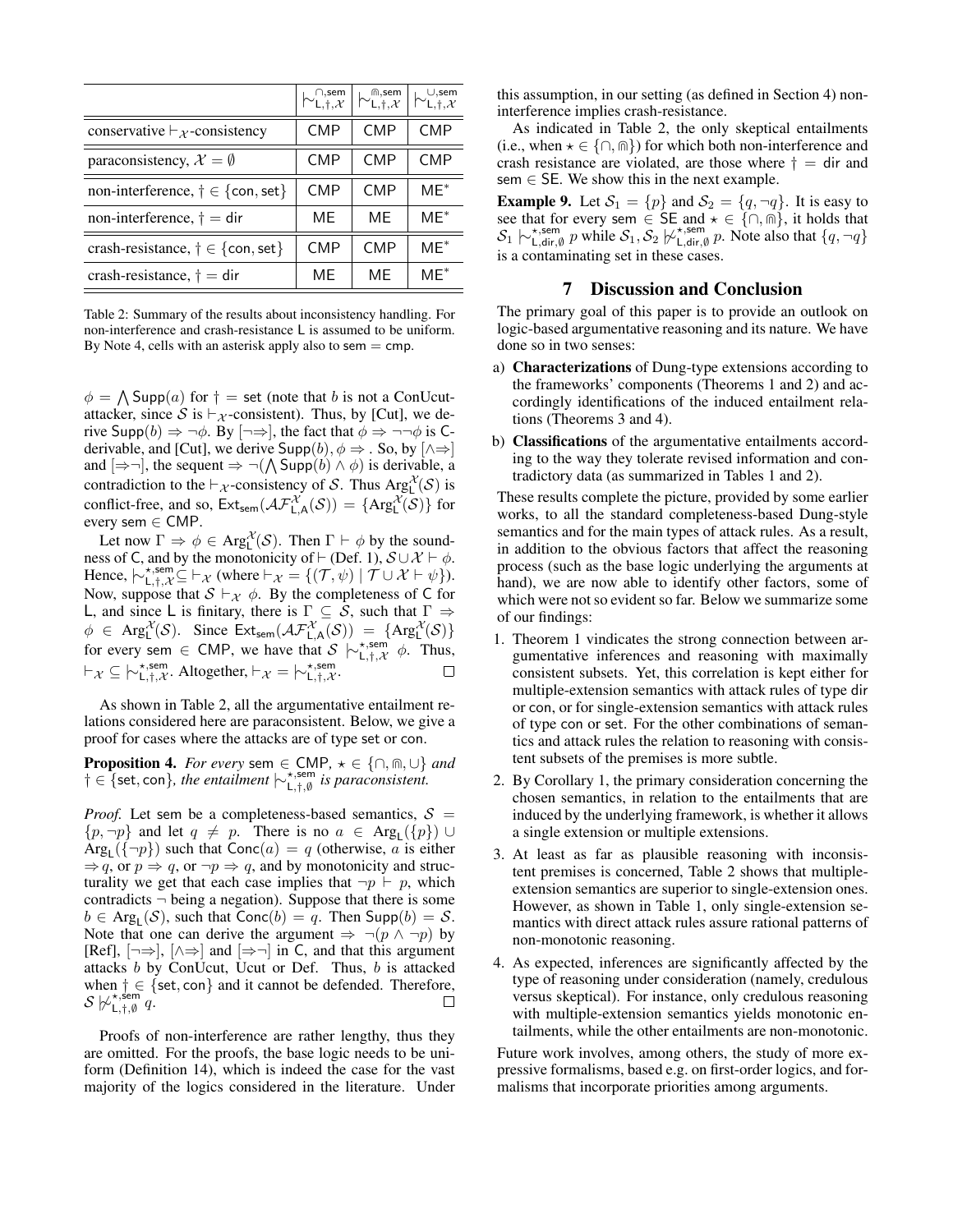# Acknowledgements

This work is partially supported by the Israel Science Foundation (Grants No. 550/19).

# References

<span id="page-9-8"></span>Amgoud, L., and Besnard, P. 2010. A formal analysis of logic-based argumentation systems. In *Proceedings of the 4th International Conference Scalable Uncertainty Management (SUM'10)*, volume 6379 of *Lecture Notes in Computer Science*, 42–55. Springer.

<span id="page-9-23"></span>Amgoud, L., and Besnard, P. 2013. Logical limits of abstract argumentation frameworks. *Journal of Applied Non-Classical Logics* 23(3):229–267.

<span id="page-9-11"></span>Amgoud, L. 2014. Postulates for logic-based argumentation systems. *International Journal of Approximate Reasoning* 55(9):2028–2048.

<span id="page-9-24"></span>Arieli, O., and Straßer, C. 2015. Sequent-based logical argumentation. *Argument & Computation* 6(1):73–99.

<span id="page-9-20"></span>Arieli, O., and Straßer, C. 2016. Deductive argumentation by enhanced sequent calculi and dynamic derivations. *Electronic Notes in Theoretical Computer Science* 323:21–37.

<span id="page-9-14"></span>Arieli, O., and Straßer, C. 2019. Logical argumentation by dynamic proof systems. *Theoretical Computer Science* 781:63–91.

<span id="page-9-25"></span>Arieli, O., and Straßer, C. 2020. On minimality and consistency tolerance in logical argumentation frameworks. In *Proceedings of the 8th International Conference on Computational Models of Argument (COMMA'20)*, volume 326 of *Frontiers in Artificial Intelligence and Applications*, 91–102. IOS Press.

<span id="page-9-18"></span>Arieli, O.; Borg, A.; and Heyninck, J. 2019. A review of the relations between logical argumentation and reasoning with maximal consistency. *Annals of Mathematics and Artificial Intelligence* 87(3):187–226.

<span id="page-9-17"></span>Arieli, O.; Borg, A.; and Straßer, C. 2018. Reasoning with maximal consistency by argumentative approaches. *Journal of Logic and Computation* 28(7):1523–1563.

<span id="page-9-9"></span>Arieli, O.; Borg, A.; and Straßer, C. 2020. Tuning logical argumentation frameworks: A postulate-derived approach. In *Proceedings of the 33rd International Florida Artificial Intelligence Research Society Conference (FLAIRS'33)*, 557– 562. AAAI Press.

<span id="page-9-1"></span>Atkinson, K.; Baroni, P.; Giacomin, M.; Hunter, A.; Prakken, H.; Reed, C.; Simari, G. R.; Thimm, M.; and Villata, S. 2017. Towards Artificial Argumentation. *AI magazine* 38(3):25–36.

<span id="page-9-27"></span>Baroni, P.; Caminada, M.; and Giacomin, M. 2018. Abstract argumentation frameworks and their semantics. In *Handbook of Formal Argumentation*. College Publications. 159– 236.

<span id="page-9-6"></span>Batens, D. 2007. A universal logic approach to adaptive logics. *Logica Universalis* 1(1):221–242.

<span id="page-9-0"></span>Bench-Capon, T., and Dunne, P. 2007. Argumentation in artificial intelligence. *Artificial Intelligence* 171(10):619– 641.

<span id="page-9-28"></span>Benferhat, S.; Dubois, D.; and Prade, H. 1997. Some syntactic approaches to the handling of inconsistent knowledge bases: A comparative study part 1: The flat case. *Studia Logica* 58(1):17–45.

<span id="page-9-22"></span>Besnard, P., and Hunter, A. 2009. Argumentation based on classical logic. In *Argumentation in Artificial Intelligence*. Springer. 133–152.

<span id="page-9-4"></span>Besnard, P., and Hunter, A. 2018. A review of argumentation based on deductive arguments. In *Handbook of Formal Argumentation*. College Publications. 437–484.

<span id="page-9-3"></span>Besnard, P.; García, A.; Hunter, A.; Modgil, S.; Prakken, H.; Simari, G.; and Toni, F. 2014. Introduction to structured argumentation. *Argument & Computation* 5(1):1–4.

<span id="page-9-21"></span>Borg, A., and Straßer, C. 2018. Relevance in structured argumentation. In Lang, J., ed., *Proceedings of the 27th International Joint Conference on Artificial Intelligence (IJ-CAI'18)*, 1753–1759. ijcai.org.

<span id="page-9-26"></span>Borg, A. 2020. Assumptive sequent-based argumentation. *Journal of Applied Logics-IfCoLog Journal of Logics and their Applications* 7(3):227–294.

<span id="page-9-10"></span>Caminada, M., and Amgoud, L. 2007. On the evaluation of argumentation formalisms. *Artificial Intelligence* 171(5):286–310.

<span id="page-9-7"></span>Caminada, M.; Carnielli, W.; and Dunne, P. 2011. Semi-stable semantics. *Journal of Logic and Computation* 22(5):1207–1254.

<span id="page-9-5"></span>Caminada, M. 2018. Rationality postulates: Applying argumentation theory for non-monotonic reasoning. In *Handbook of Formal Argumentation*. College Publications. 771– 795.

<span id="page-9-16"></span>Cayrol, C. 1995. On the relation between argumentation and non-monotonic coherence-based entailment. In *Proceedings of the 14th International Joint Conference on Artificial Intelligence (IJCAI'95)*, 1443–1448. Morgan Kaufmann.

<span id="page-9-2"></span>Cerutti, F.; Gaggl, S. A.; Thimm, M.; and Wallner, J. P. 2017. Foundations of implementations for formal argumentation. *Journal of Applied Logics-IfCoLog Journal of Logics and their Applications* 4(8).

<span id="page-9-12"></span>Corsi, E. A., and Fermüller, C. G. 2017. Logical argumentation principles, sequents, and nondeterministic matrices. In *Proceedings of the 6th International Workshop on Logic, Rationality, and Interaction (LORI'17)*, volume 10455 of *Lecture Notes in Computer Science*, 422–437. Springer.

<span id="page-9-13"></span>Corsi, E. A., and Fermüller, C. G. 2019. Connecting fuzzy logic and argumentation frames via logical attack principles. *Soft Computing* 23(7):2255–2270.

<span id="page-9-15"></span>Čyras, K., and Toni, F. 2015. Non-monotonic inference properties for assumption-based argumentation. In *Proceedings of the 3rd International Workshop on Theory and Applications of Formal Argument (TAFA'15)*, volume 9524 of *Lecture Notes in Computer Science*, 92–111. Springer.

<span id="page-9-19"></span>Čyras, K., and Toni, F.  $2016$ . ABA+: assumption-based argumentation with preferences. In Baral, C.; Delgrande, J.; and Wolter, F., eds., *Proceedings of the 15th International Conference on Principles of Knowledge Representation and Reasoning (KR'16)*, 553–556. AAAI Press.